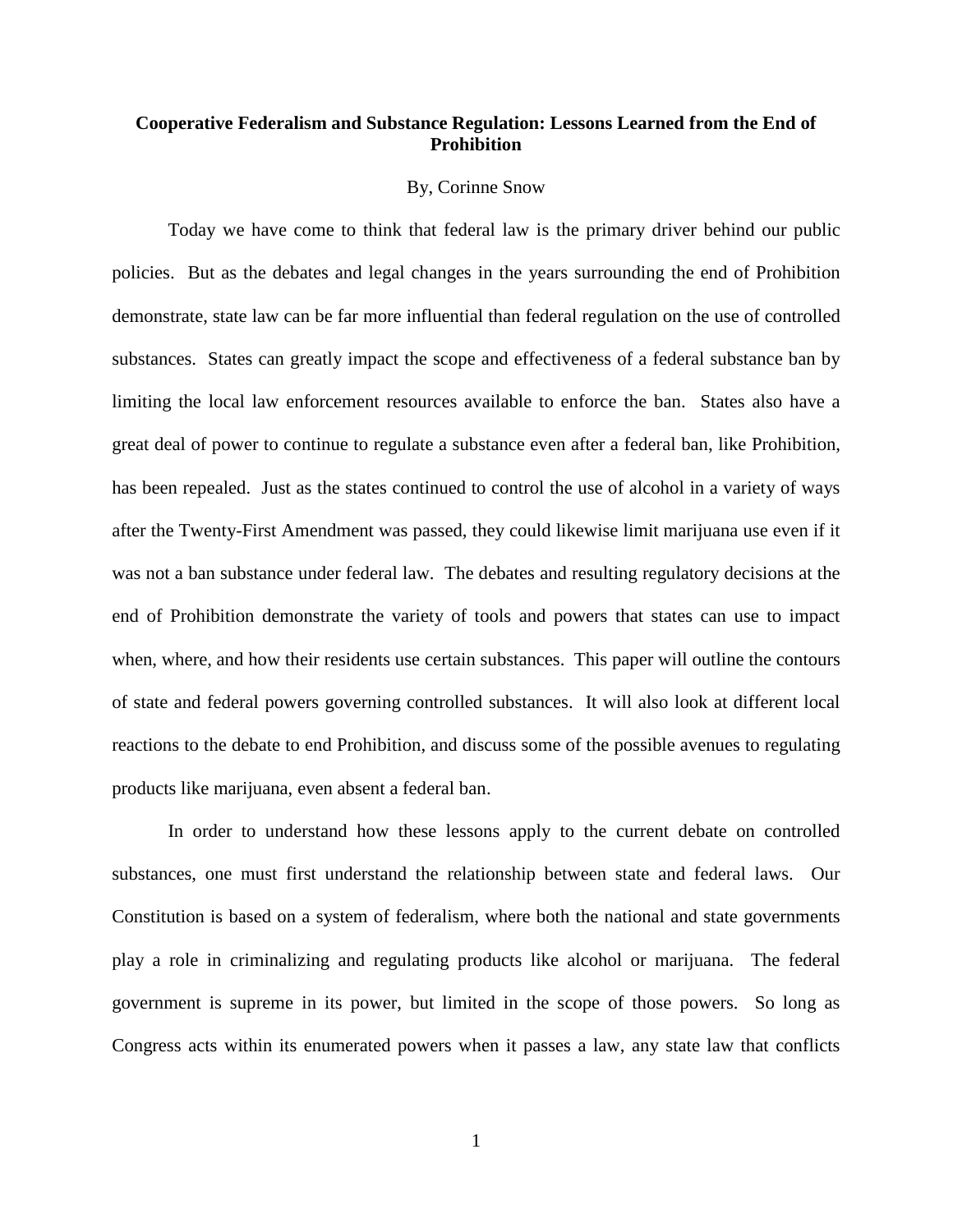witha federal law is void[.](#page-1-0)<sup>1</sup> The Supreme Court has already ruled that the federal government has the power to regulate the sale and distribution of both alcohol and marijuana. Because there is currently a federal law outlawing the possession and sale of marijuana, no state has the power to make these activities completely legal.

Although federal power has grown since the Prohibition era, there is still significant room for states to formulate rules and policies designed to best meet the particular needs of their citizens. States are the "laboratories of democracy" within our federal system. They have been experimenting with a variety of alcohol-related regulations for decades. This experimentation has also resulted in a growing body of court decisions that explain the limits of both federal and state authority to regulate alcohol. That body of law can serve as a useful model for states looking to understand how they can regulate other controlled substances with or without a federal law in place banning the substance.

# **I. State legalization of a controlled substance while the federal ban remains in place**

While states cannot fully legalize a controlled substance in the face of a federal ban, they still have great power to impact the rules governing the use of that substance, and the risks that their citizens face for possessing, using, or selling the substance. The debates surrounding the end of Prohibition suggest that the selective enforcement of the federal ban on a controlled substance may weaken the legitimacy of the law in the eyes of the public, and help bring about the end of the federal ban. This section will outline the reasons that the federal Controlled Substances Act ("CSA") has not been uniformly enforced across the states, and explain how proponents of the Twenty-First Amendment made use of similar inconsistencies in enforcement to advocate for the repeal of Prohibition.

<span id="page-1-0"></span><sup>&</sup>lt;sup>1</sup> "The Constitution and laws of the United States are 'the supreme Law of the Land.'" *Shelby Cnty. v. Holder*, 133 S. Ct. 2612, 2613 (2013) (quoting U.S. CONST. art. VI, cl. 2). "State legislation may not contravene federal law." *Id.*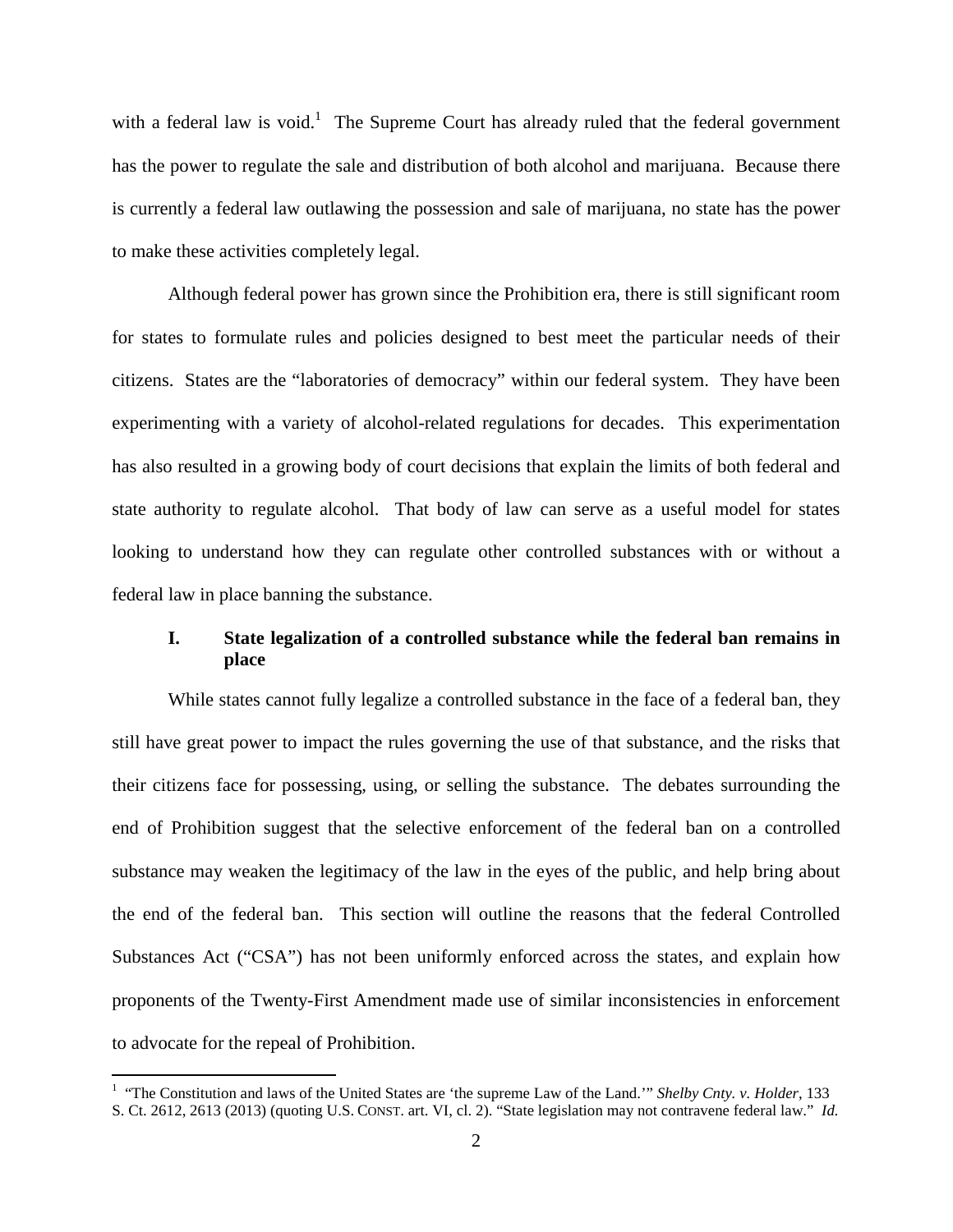The Eighteenth Amendment prohibited the manufacture, sale, and transport of "intoxicating liquors," but did not outlaw its possession or consumption. $\alpha$  Congress passed the National Prohibition Act of 1919, known colloquially as the "Volstead Act," to enforce the Amendment.<sup>[3](#page-2-1)</sup> The Volstead Act defined "intoxicating liquor" as any beverage with more than  $0.5\%$  alcohol.<sup>[4](#page-2-2)</sup> Like the Eighteenth Amendment, the Volstead Act did not actually prohibit buying or drinking alcohol, but it did mandate that "no person shall manufacture, sell, barter, transport, import, export, deliver, furnish or possess any intoxicating liquor except as authorized bythis act.["](#page-2-3)<sup>5</sup> The Volstead Act also superseded all existing state laws prohibiting alcohol sales[.](#page-2-4)<sup>6</sup> There is no analogous constitutional amendment governing the sale of any other controlled substances, such as marijuana. There are, however, similarities between the federal law that currently classifies marijuana as a Schedule I substance, known as the CSA, and the Volstead Act. $7$ 

From the beginning, implementation of the Volstead Act was problematic. First, there was a lack of support at the federal level. "Successive Congresses refused to appropriate enough money to enforce the law<sup>[]</sup>.<sup>[8](#page-2-6)</sup> Congress also exempted enforcement officers from the Civil Service until 1927, which meant that the jobs could be given out as rewards under the political patronage or "spoils" system.<sup>[9](#page-2-7)</sup> State and local authorities similarly refused to "commit the resources necessary to enforce the Volstead Act. For example, the state of Maryland refused to

<span id="page-2-2"></span>http://www2.potsdam.edu/alcohol/Controversies/Volstead-Act.html#.VAeNvmPMWxM.

<span id="page-2-0"></span><sup>2</sup> U.S. Const. amend. XVIII, § 1; *see also* Michael Lerner, *Prohibition: Unintended Consequences*, http://www.pbs.org/kenburns/prohibition/unintended-consequences/.

<span id="page-2-1"></span><sup>3</sup> David J. Hanson, *Alcohol – Problems and Solutions: The Volstead Act*,

<span id="page-2-3"></span> $^{4}$ *Id.* 

<span id="page-2-4"></span><sup>5</sup> *Id.*

<sup>6</sup> *Id.*

<span id="page-2-6"></span><span id="page-2-5"></span><sup>7</sup> *See* 21 U.S.C. §§ 841, 844 (2012).

<span id="page-2-7"></span><sup>8</sup> J.C. Burnham, *New Perspectives on the Prohibition "Experiment" of the 1920's*, 2 J. SOC. HIST., 52, 56–57 (1968). 9 *Id.* at 57.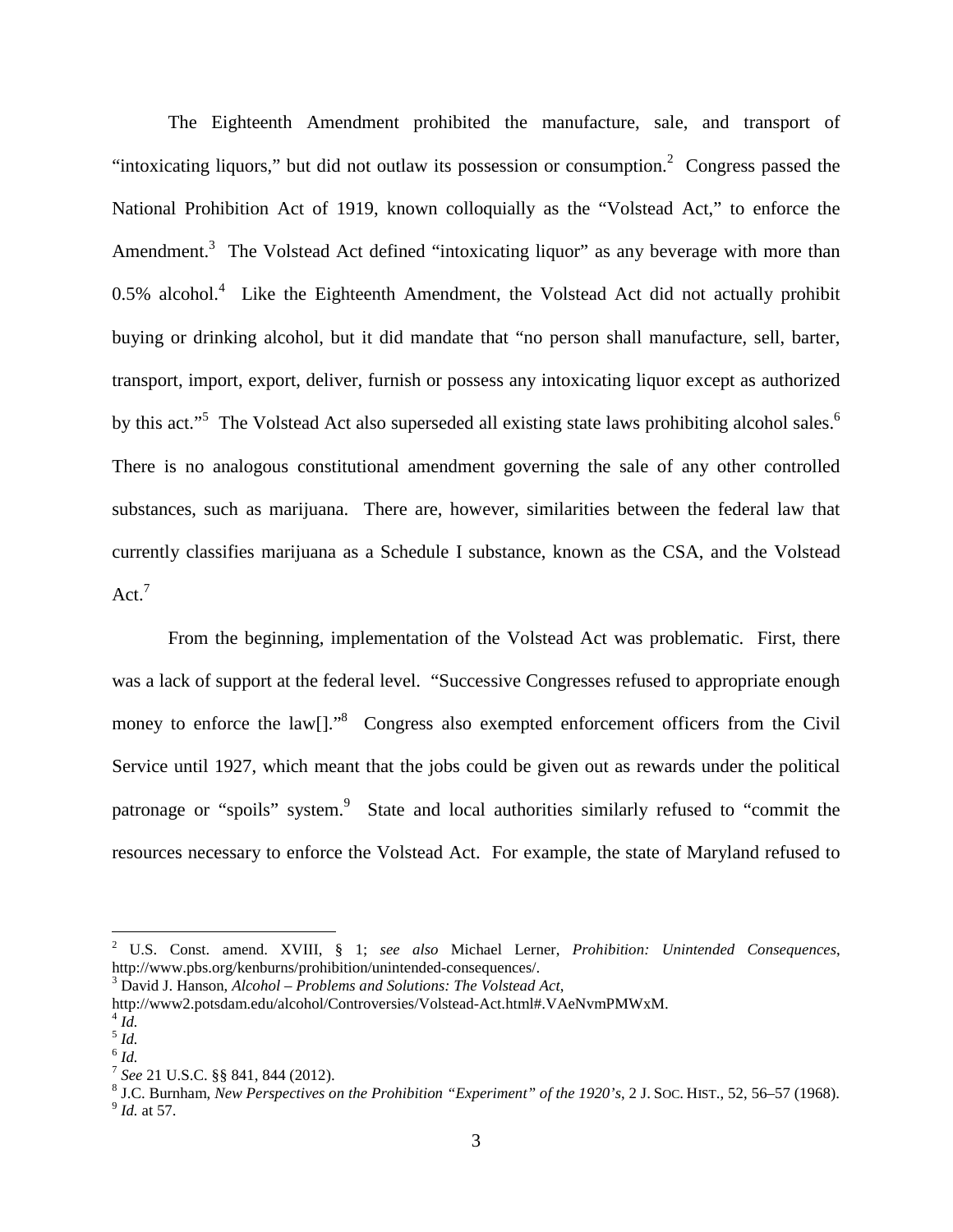pass any enforcement issue."[10](#page-3-0) As a result, enforcement of the Volstead Act was spotty at best. "The illegal production and distribution of liquor, or bootlegging, became rampant, and the national government did not have the means or desire to try to enforce every border, lake, river, and speakeasy in America. In fact, by 1925 in New York City alone there were anywhere from 30,000 to [1](#page-3-1)00,000 speakeasy clubs."<sup>11</sup>

The same holds true for certain controlled substances governed by the CSA. Federal regulation of marijuana should, in theory, apply uniformly across the nation. In practice, however, the substance has not been regulated identically in each state. This is due in part to the federal government's decision not to drive enforcement: "Rather than acting as a dictator of state policy, the federal government exercises, at most, a loose control over the general direction taken by lower levels of government"<sup>[12](#page-3-2)</sup> to control marijuana use. As a result, the drug policies among the states "do not exhibit true uniformity from state to state, but instead display a sort of constrained diversity."<sup>[13](#page-3-3)</sup>

This model of co-governing between state and federal government is known as "cooperative federalism." It is used to regulate many areas of American life, including the use of alcohol and marijuana. Under the cooperative federalism approach, "the federal government first establishes broad regulatory objectives and then utilizes grants and other incentives in an effort to encourage (but does not, strictly speaking, require) state cooperation in achieving those objectives."[14](#page-3-4) Cooperative federalism allows the states to "maintain formal policymaking autonomy; thus, while states may face significant pressures to conform to federal preferences,

<span id="page-3-0"></span><sup>10</sup> National Archives, *Teachers: Teaching With Documents: The Volstead Act and Related Prohibition Documents*, http://www.archives.gov/education/lessons/volstead-act/.  $^{11}$ *Id.* 

<span id="page-3-2"></span><span id="page-3-1"></span><sup>&</sup>lt;sup>12</sup> Michael M. O'Hear, *Federalism and Drug Control*, 57 VAND. L. REV. 783, 788 (2004).

<span id="page-3-3"></span><sup>13</sup> *Id.*

<span id="page-3-4"></span><sup>14</sup> *Id*. at 806–07.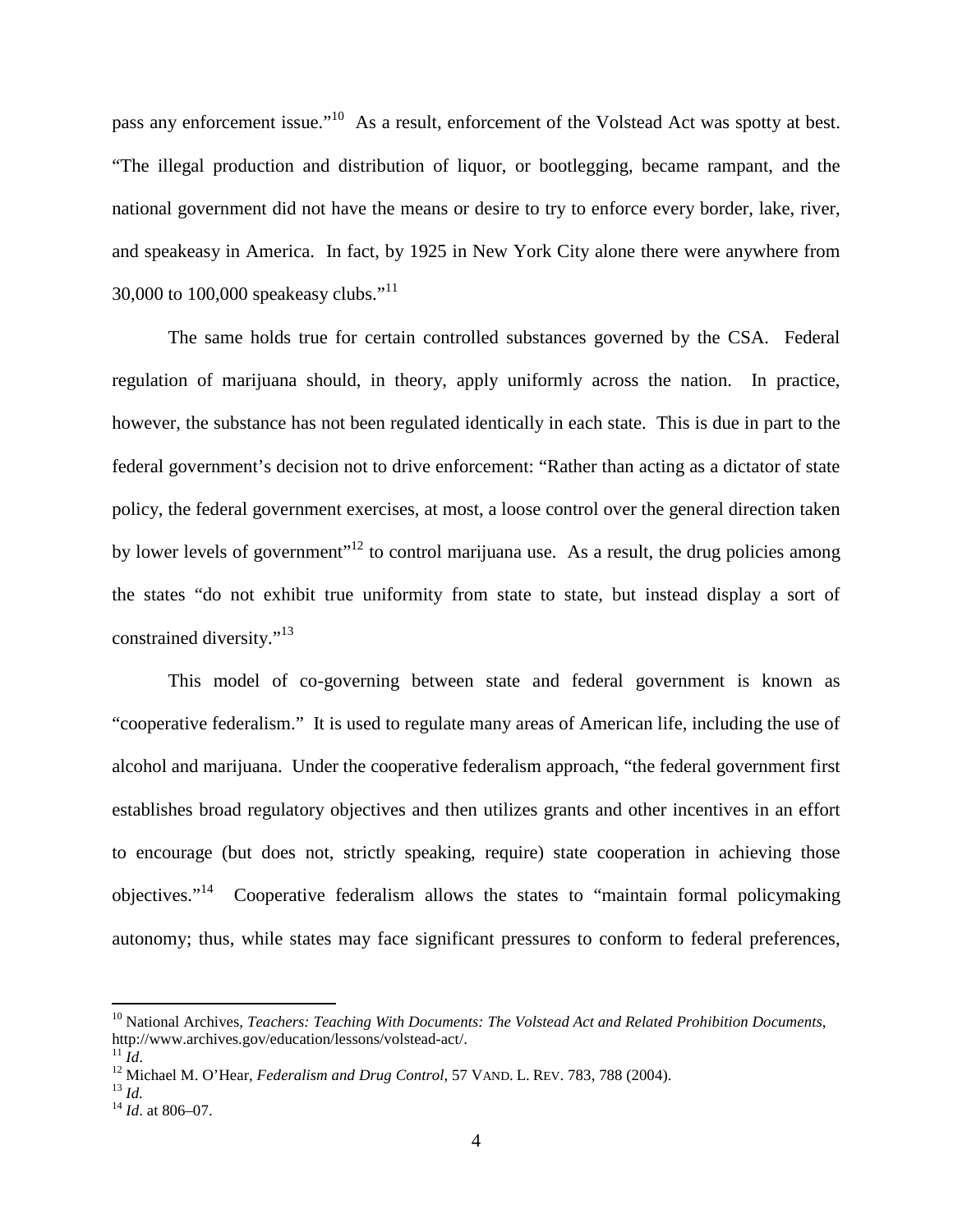there is always the possibility that some will choose to deviate."<sup>[15](#page-4-0)</sup> Simply put, the federal government selects a goal, and the states are free to determine how to achieve the result. This flexible approach allows states to tailor their methods based on local preferences and concerns.

Cooperative federalism provides state and local governments with great power to shape the drug policies for their communities even with a federal ban in place. There are several factors that make this possible. First, federal resources are limited, and federal law enforcement relies heavily on the expertise of state and local authorities to implement the prohibition on marijuana. "[T]he vast majority of police resources in this country—more than three-quarters are employed not by the states [or federal government], but by local units of government, principally counties and municipalities."<sup>[16](#page-4-1)</sup> In 2000, state prisons held more than three times as many people convicted of drug crimes than federal institutions.<sup>[17](#page-4-2)</sup> In addition, "[s]tate governments are much better equipped than the federal government to investigate and prosecute local, street-level crimes such as drug possession."<sup>[18](#page-4-3)</sup> Indeed, "ninety-nine percent of drug-related investigations and arrests are carried out by state agents."<sup>[19](#page-4-4)</sup> During Prohibition many states enacted their own versions of the Volstead Act, and the original expectation was that states and state resources would play a primary role in enforcing the Act.<sup>[20](#page-4-5)</sup> The Eighteenth Amendment itself gave state and local authorities an equal role in enforcing Prohibition alongside the federal government. $^{21}$  $^{21}$  $^{21}$ 

<span id="page-4-0"></span><sup>15</sup> *Id.* at 807.

<span id="page-4-1"></span><sup>16</sup> *Id.* at 808.

<span id="page-4-2"></span><sup>&</sup>lt;sup>17</sup> *Id.* at 810 (citing Paige M. Harrison & and Allen J. Beck, BUREAU OF JUST. STAT., U.S. DEP'T OF JUSTICE, BULL. NO. NCJ 195189, Prisoners in 2001, 13–14 (2002)).

<span id="page-4-4"></span><span id="page-4-3"></span><sup>18</sup> Alex Kriet, *Beyond the Prohibition Debate*, 13 CHAP. L. REV. 555, 565 (2010).

<sup>19</sup> Todd Grabarsky, *Conflicting Federal and State Medical Marijuana Policies: A Threat to Cooperative Federalism*, 116 W. VA. L. REV. 1, 2 (Fall 2013) (citing Robert A. Mikos, *On the Limits of Supremacy: Medical Marijuana and the States' Overlooked Power to Legalize Federal Crime*, 62 VAND. L. REV. 1421 (2009); Jessica Bulman-Pozen & Heather K. Gerken, *Uncooperative Federalism*, 118 YALE L.J. 1256, 1283–84 (2009)).

<span id="page-4-5"></span><sup>20</sup> Burnham, *supra* note 8 at 58

<span id="page-4-6"></span> $^{21}$  *Id.*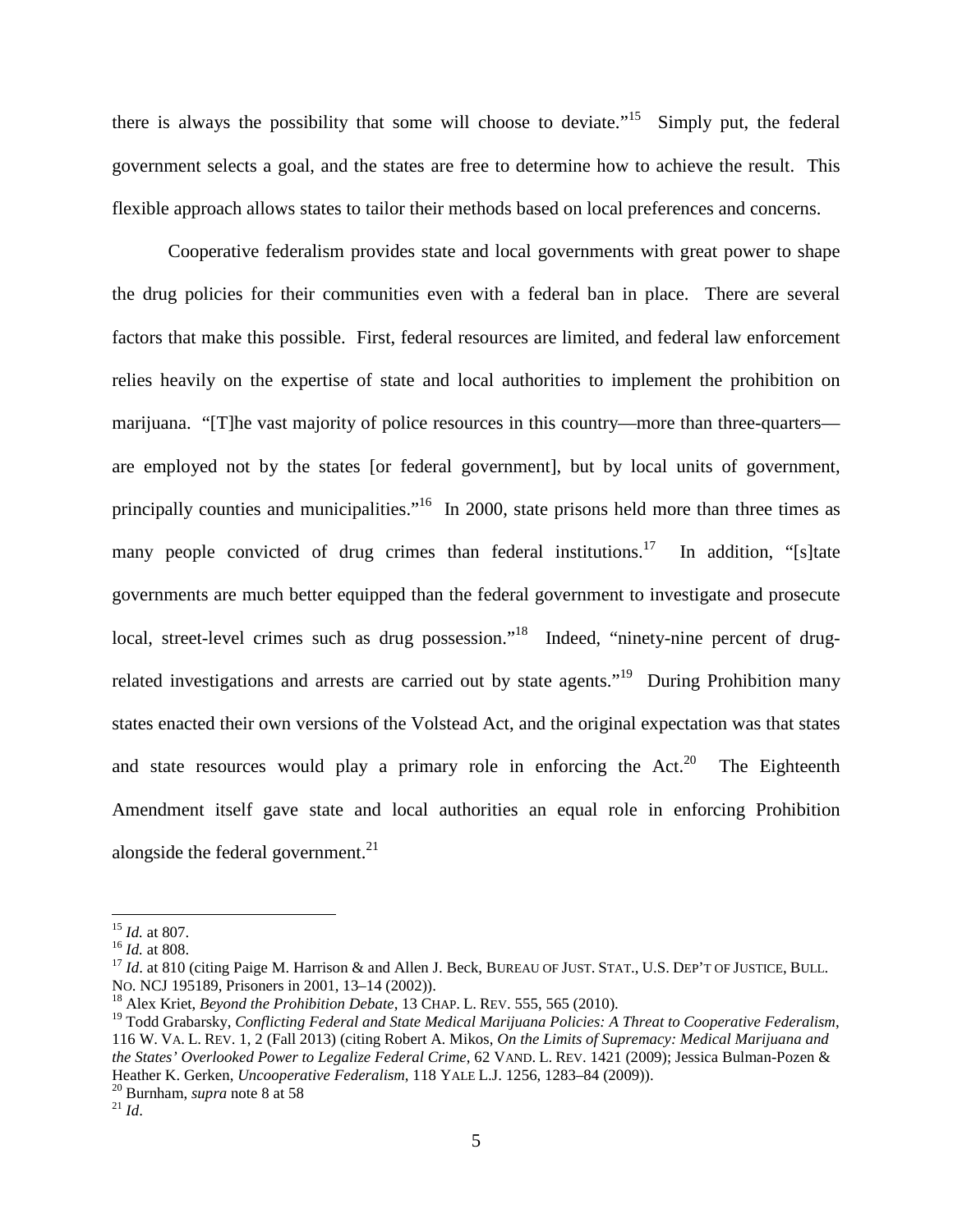When the federal government cannot make use of local resources, it has a much harder time enforcing its policies. During Prohibition only eighteen states funded the enforcement of their state prohibition laws.<sup>[22](#page-5-0)</sup> While "[I]ocal enforcement in many Southern and Western areas was both severe and effective; in other areas local enforcement was even more unlikely that federal enforcement. For years the entire government of New Jersey openly defied the Eighteenth Amendment."<sup>[23](#page-5-1)</sup> The federal government had a difficult time regulating liquor sales in states where the Volstead Act did not enjoy local support. For example, during Prohibition the prosecutors, juries, and judges in certain parts of the country were so unsupportive of the Volstead Act that it became impossible to enforce.<sup>[24](#page-5-2)</sup> This local opposition made it hard to convict those who violated the Volstead Act and "contributed greatly to the notable disparities in the effectiveness of [P]rohibition from place to place.<sup> $25$ </sup> The same is true of marijuana regulation under the CSA today: without local buy-in from the police, judges, and prosecutors, federal law enforcement must commit far more resources to investigate and prosecute marijuana cases.

Even aside from their resources, state governments are able to impact the personal behavior of their citizens in a way that the federal government cannot. "[S] tate laws hold greater sway over social norms and personal preferences than federal laws, at least in the area of drug policy. As a result, the existence of a federal ban does little to alter people's personal beliefs about medical marijuana."<sup>[26](#page-5-4)</sup> For example, despite an ongoing commitment of resources, the federal government has been unable to block California residents from obtaining marijuana under the state's medical marijuana law. "Federal officials have been no more successful in

<span id="page-5-0"></span><sup>22</sup> *Id*.

<span id="page-5-2"></span><span id="page-5-1"></span><sup>23</sup> *Id.*

<span id="page-5-3"></span><sup>&</sup>lt;sup>24</sup> *Id*. at 57 (citation omitted).

<span id="page-5-4"></span><sup>25</sup> *Id.*

<sup>26</sup> Kriet, *supra* note 18 at 571.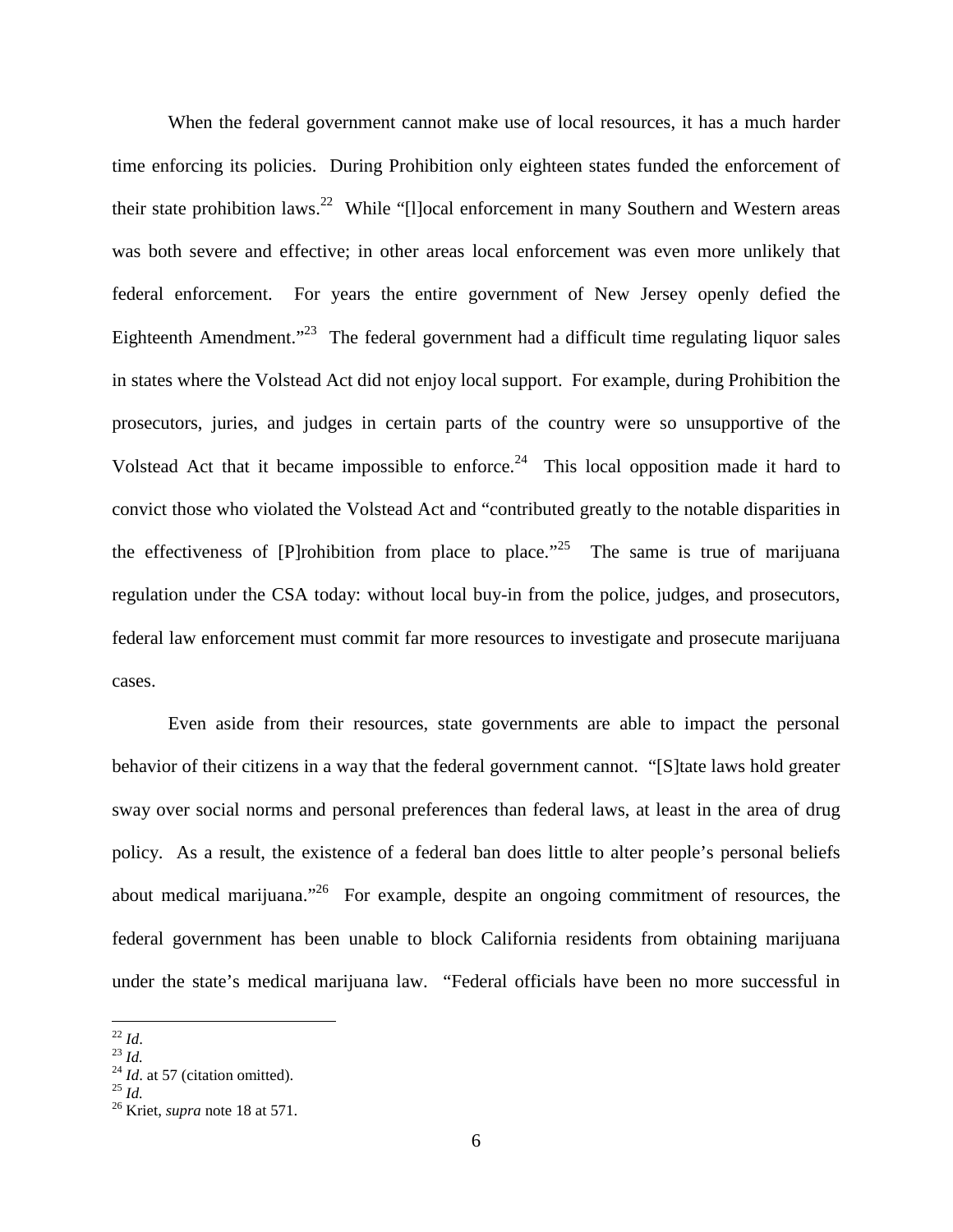stopping other states from implementing their own medical marijuana laws. $127 \text{ As}$  $127 \text{ As}$  $127 \text{ As}$  one commentator reflected, "[p]erhaps the most significant, though largely underappreciated, lesson to be learned from fourteen years of state medical marijuana laws is that the ability of the federal government to override or interfere with state drug laws is actually quite limited."[28](#page-6-1) Simply put, the federal government cannot effectively regulate products like alcohol and marijuana without the assistance of the states.

As with the end of Prohibition, the federal government has recently shifted its policies and priorities with regard to prosecuting marijuana crimes. On August 29, 2013, the United States Department of Justice issued a memorandum in response to recent state ballot initiatives on marijuana, which focused on using federal resources to prevent: (1) distribution to minors; (2) revenue from going to criminal enterprises; (3) diversion to states where illegal; (4) trafficking of other drugs or illegal activity; (5) violence and use of firearms to distribute; (6) drugged driving and other health consequences; (7) growing marijuana on public lands; and (8) possession on federal property.<sup>[29](#page-6-2)</sup> The memorandum went on to explain that, "solutside of these enforcement priorities, the federal government has traditionally relied on states and local law enforcement agencies to address marijuana activity through enforcement of their own narcotics laws."<sup>[30](#page-6-3)</sup> This indicates that the federal government will continue to allow states to drive marijuana policy within their own borders outside of these core federal priorities. As a result, we can expect to see divergent marijuana policies develop throughout the states.

<span id="page-6-0"></span><sup>27</sup> *Id.* at 570–71.

<span id="page-6-1"></span><sup>28</sup> *Id.* at 566.

<span id="page-6-2"></span><sup>&</sup>lt;sup>29</sup> Memorandum from James M. Cole, Deputy Att'y Gen., to All U.S. Att'ys, Guidance Regarding Marijuana Enforcement (Aug. 29, 2013) ["DOJ Memo"], *available at*

<span id="page-6-3"></span>http://www.justice.gov/iso/opa/resources/3052013829132756857467.pdf.

 $30 \bar{Id}$ . at 2.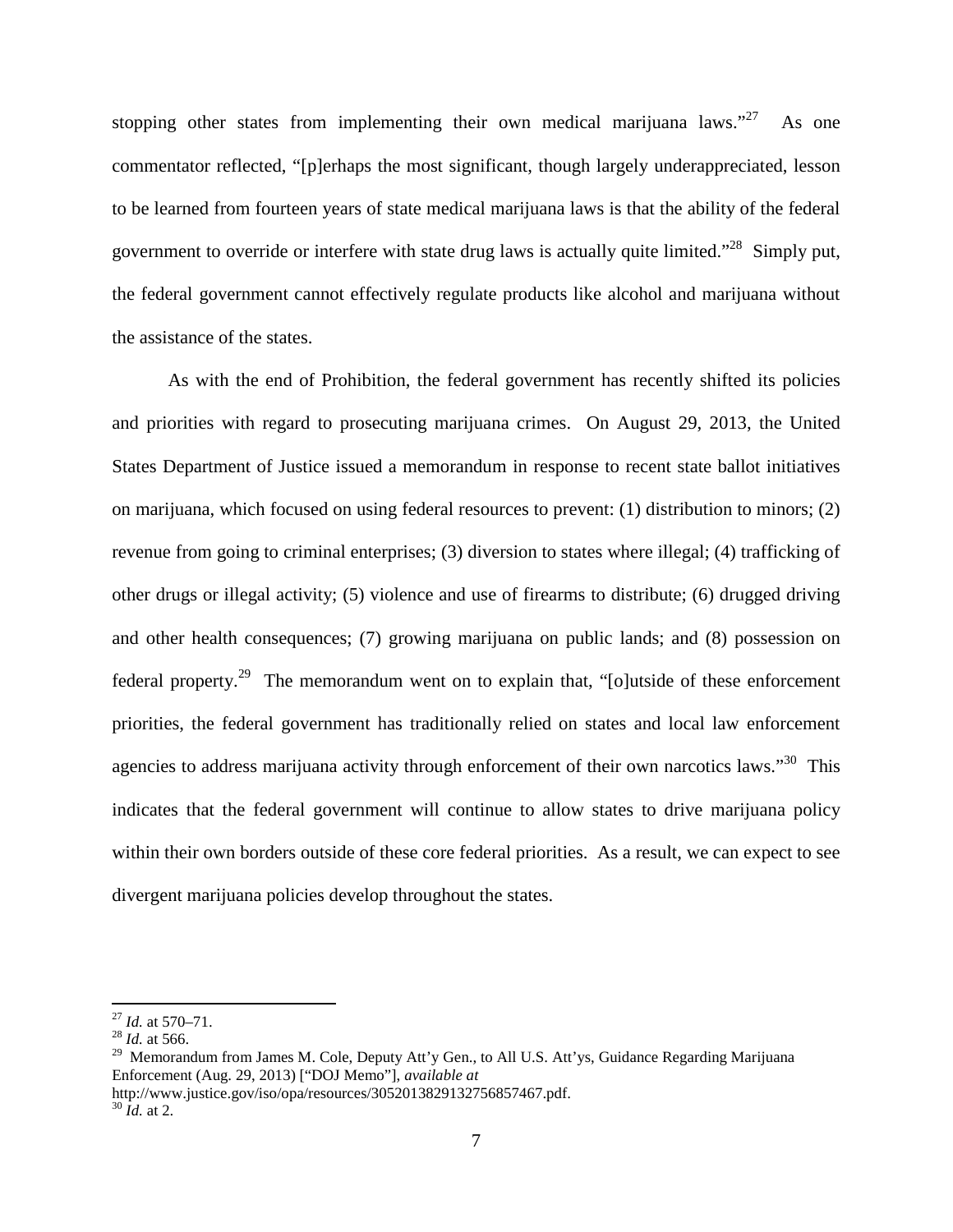In addition, state regulations no longer align with the CSA. The CSA classifies marijuana in Schedule I substance.<sup>[31](#page-7-0)</sup> Schedule I is the most restrictive federal category, and makes cultivation, distribution, and possession of marijuana a federal crime.<sup>[32](#page-7-1)</sup> At least in theory, "[t]he federal government's steadfast ban on marijuana is categorical and virtually without exception."<sup>[33](#page-7-2)</sup> In contrast, Washington and Colorado have legalized non-medical marijuana, "medical marijuana has been legal in California since 1996, and is now permitted in one form or another in twenty-one of the fifty states as well as the District of Columbia.<sup>34</sup>

These state laws create a legal grey zone for their residents: even when the state permits marijuana's use and distribution in certain circumstances, the state laws cannot override the federal ban on marijuana. In 2005, the Supreme Court ruled that "persons engaging in the intrastate cultivation, sale, or consumption of medical marijuana—even in full compliance with state laws and regulations—could be prosecuted for violations of the federal  $[CSA]$ ".<sup>[35](#page-7-3)</sup> In the same case, the Supreme Court ruled that the CSA is constitutional, even when it is applied to local marijuana-related activities. This means that a state resident can be prosecuted under federal law for using marijuana, even if that use is legal under the laws of their state. "Under the

<span id="page-7-0"></span><sup>31</sup> 21 U.S.C. §§ 841, 844 (2012).

<span id="page-7-1"></span><sup>32</sup> Grabarsky, *supra* note 19 at 9.

<span id="page-7-2"></span><sup>33</sup> *Id.*

<sup>&</sup>lt;sup>34</sup> Grabarsky, *supra* note 19 at 5. "[F]orty percent of states have legalized its cultivation, distribution, and consumption for medical purposes. As such, medical marijuana activity is at the same time proscribed (by the federal government) and encouraged (by state governments through their systems of regulation and taxation)." *Id.* at 2. These states are Alaska, Arizona, California, Colorado, Connecticut, Delaware, Hawaii, Illinois, Maine, Maryland, Massachusetts, Michigan, Montana, Nevada, New Hampshire, New Jersey, New Mexico, Oregon, Rhode Island, Vermont, and Washington. "*See* ALASKA STAT. § 17.37.030 (2013); ARIZ. REV. STAT. § 36-2811 (2012); CAL. HEALTH & SAFETY CODE §11362.5(b)(1)(A) (West 2013); COLO. CONST. art. XVIII, §14; CONN. H.B. No. 5389, 2013 Conn. Acts 12-55 (Reg. Sess.); DEL. CODE Ann. tit. 16, §4903A (2013);HAW. REV. STAT. §329- 122(2013); ILL. HB 0030 97th Gen. Assem. (2013); ME. REV. STAT. ANN. tit. 22, § 2383 (2012); MD. CODE ANN., CRIM. LAW §5-601(c)(3)(ii) (2013); 2012 Mass. Acts ch. 369, available at

https://malegislature.gov/Laws/SessionLaws/Acts/2012/Chapter369; MICH. COMP. LAWS SERV. § 333.26421 (LexisNexis 2013); MONT. CODE ANN. § 50-46-301 (2013); NEV. REV. STAT. § 453A.010(2013); N.H. H.B. 575-FV (2013); N.J. STAT. ANN. §24:6I-1 (West 2013); N.M. STAT. ANN. §26-2B-1 (West 2013);OR. REV. STAT. § 475.300 (2013); R.I. GEN. LAWS § 21-28.6-1 (2011); VT. STAT. ANN. tit. 18, § 4471 (2013);WASH. REV. CODE § 69.51A.005 (2013)." *See id.* at n.26.

<span id="page-7-3"></span><sup>35</sup> *Id.* at 3–4 (citing *Gonzales v. Raich*, 545 U.S. 1 (2005)).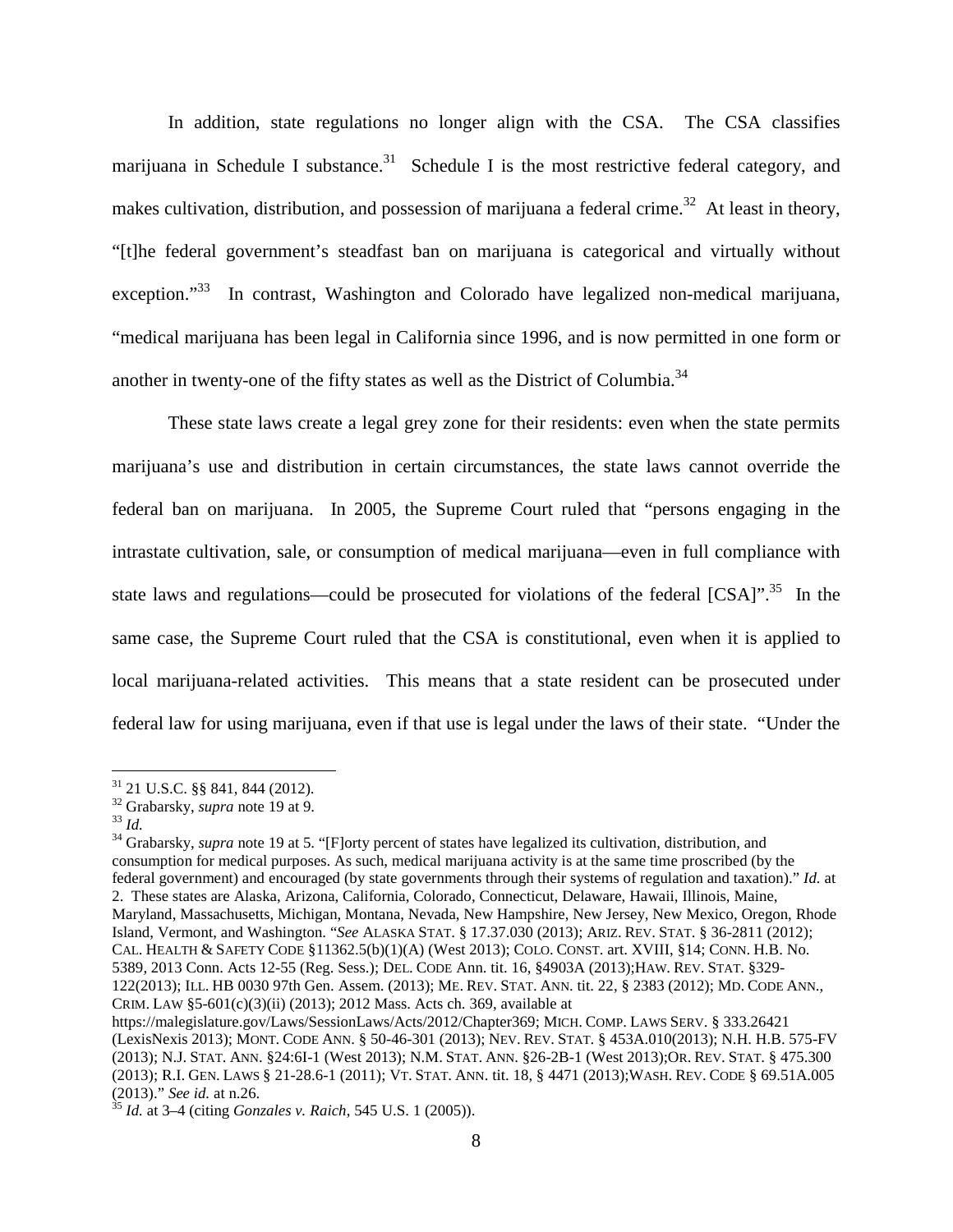doctrine of the supremacy of the federal government, those state laws, of course, cannot take precedence over the CSA."[36](#page-8-0)

Nor can the state laws allowing for medical uses of marijuana protect residents from the CSA. In 2001, the Supreme Court ruled that it is up to Congress to determine whether marijuana has any "medical benefit and has interpreted the CSA in such a way that leaves no room for a common law medical marijuana exception or medical necessity defense."<sup>[37](#page-8-1)</sup> This tension between state and federal laws has left marijuana users in certain parts of the country in a regulatory limbo. The United States Department of Justice announced in August 2013 that "[i]f state enforcement efforts are not sufficiently robust to protect against the harms set forth above, the federal government may seek to challenge the regulatory structure itself in addition to continuing to bring individual enforcement actions..."<sup>3[8](#page-8-2)</sup>

The federal government has selectively made good on this threat: "[s]ince October, federal agents have closed nearly two-thirds of the more than 200 medical marijuana distributors in San Diego."<sup>[39](#page-8-3)</sup> "Other executive departments have come to the aid of the DEA and DOJ: The Treasury Department has pressured banks to close accounts of medical marijuana businesses; the IRS has imposed additional taxes on dispensaries; and the Bureau of Alcohol, Tobacco, Firearms and Explosives has ruled that card-carrying patients who receive medical marijuana cannot purchase firearms."[40](#page-8-4)

These factors collectively lead to an unpredictable and uneven regulation of marijuana: the federal government is incapable of fully enforcing the ban, so technically illegal but lowpriority drug activities go unpunished in states that do not support the CSA. Each time federal

<span id="page-8-0"></span><sup>36</sup> *Id.* at 10.

<span id="page-8-1"></span><sup>37</sup> *Id.* at 9 (citing *United States v. Oakland Cannabis Buyers' Coop.*, 532 U.S. 483 (2001)).

<span id="page-8-3"></span><span id="page-8-2"></span><sup>38</sup> DOJ Memo at 3.

<span id="page-8-4"></span><sup>39</sup> Grabarsky, *supra* note 19 at 17.

<sup>40</sup> *Id.* at 18.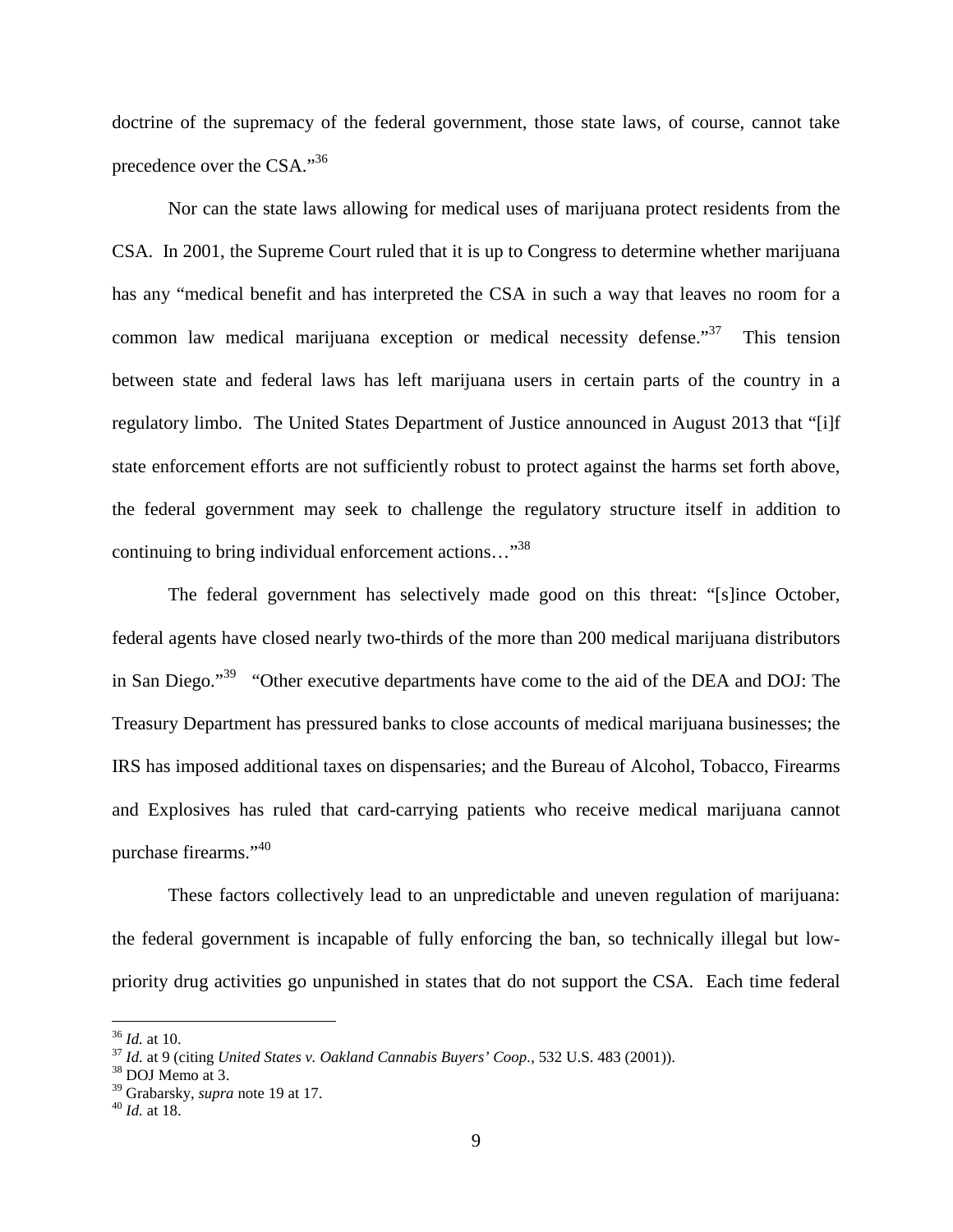priorities shift, the residents in these states could suddenly find that the federal government is no longer willing to look the other way. States can confuse matters more by passing laws that permit certain uses under state law, misleading people into believing that they will not be prosecutedfor engaging in these  $acts<sup>41</sup>$ .

Proponents of the Twenty-First Amendment pointed to these same issues of uneven enforcement during the debates at the end of Prohibition to justify its repeal. The debates surrounding the end of Prohibition indicate that state and federal enforcement policies can have a very real impact on the perceived legitimacy of a substance control ban. An absence of rigorous enforcement can itself undermine the need for a ban in the eyes of the public. The uneven enforcement of the Volstead Act led many law-abiding citizens to believe that Prohibition threatened the rule of law: "The mass violations of national prohibition in the 1920s, followed by the Depression of the 1930s, raised a new specter: prohibition, many came to believe, undermined respect for the law, including property law."<sup>4[2](#page-9-1)</sup> Viewed in this light, a repeal of Prohibition seemed like the lesser of two evils: better to allow people to drink legally than to allow a break-down of deeper societal values.

Uneven enforcement can also make a law seem irrational or unjust. For example, many have pointed to the disproportionately harsh punishments for marijuana when compared to other substances such as cocaine.<sup>[43](#page-9-2)</sup> Once a law is seen as unfair or arbitrary, public support for the law begins to erode. The arguments made by proponents of the Twenty-First Amendment suggest that uneven regulation of marijuana can itself be part of the problem, because it leads the public to see the laws as less legitimate and less fair. Indeed, scholars have made nearly identical

<span id="page-9-0"></span><sup>41</sup> *See* Ashley Southall, *Answers Sought for When Marijuana Laws Collide*, N.Y. TIMES, September 10, 2013; Jesse Wegman, *The Injustice of Marijuana Arrests*, N.Y. TIMES, July 28, 2014.

<span id="page-9-2"></span><span id="page-9-1"></span><sup>42</sup> Grabarsky, *supra* note 19 at 9.

<sup>43</sup> *See, e.g.*, David Firestone, *Let States Decide on Marijuana*, N.Y. TIMES, July 27, 2014, SR10.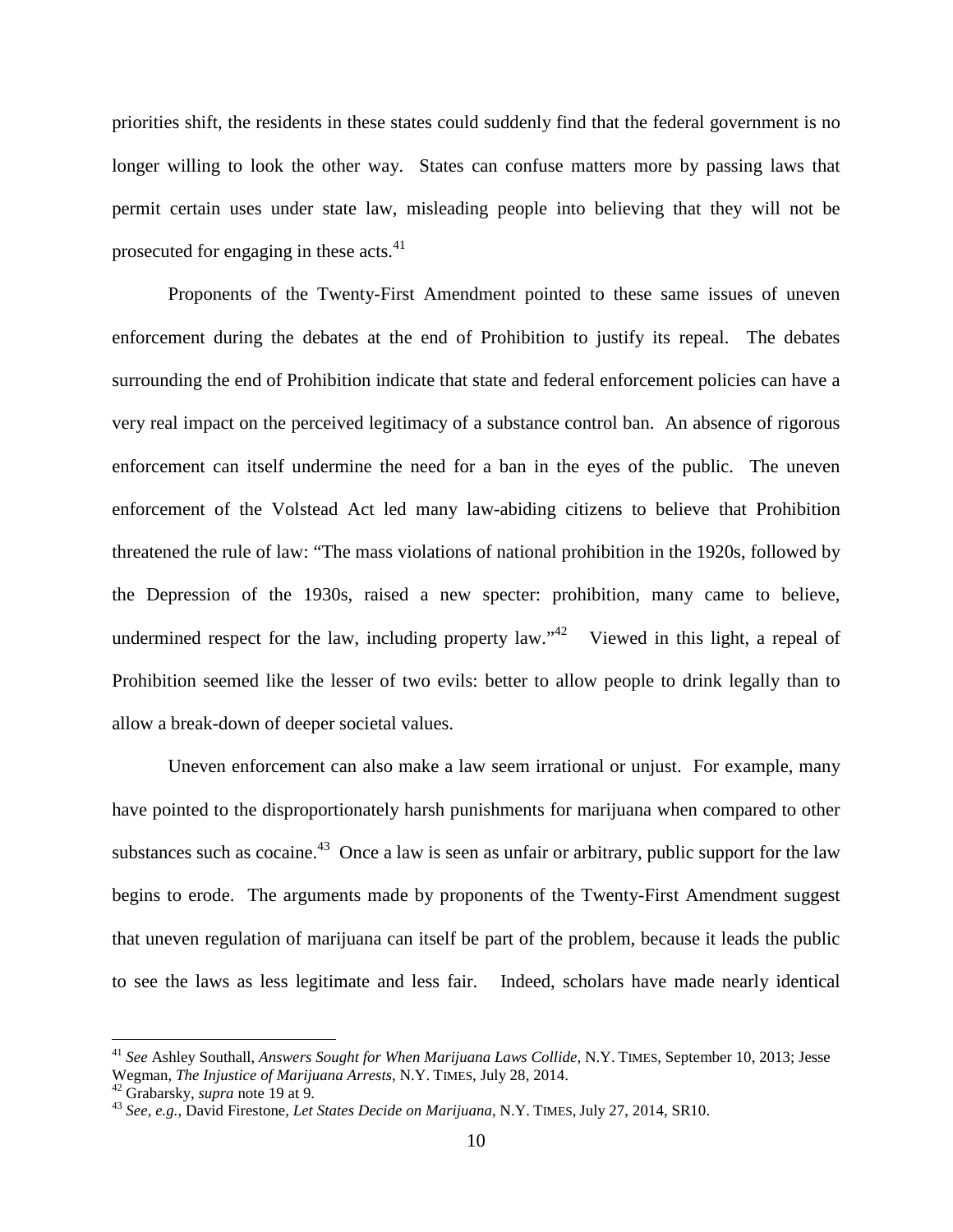arguments about the current state of marijuana regulation, asserting that "unpredictable enforcement by federal authorities in states that have legalized medical marijuana not only threatens state drug policy, but also the efficacy of federal enforcement."[44](#page-10-0) Others have noted that "[t]he 44-year refusal of Congress and eight administrations to alter marijuana's place on Schedule I has made the law a laughingstock, one that states are openly flouting."<sup>45</sup>

Much like those now advocating for the legalization of marijuana, proponents of the Twenty-First Amendment also argued that legalizing alcohol would "provide jobs, stimulate the economy, increase tax revenue, and reduce the 'lawlessness' stimulated by and characteristic of the illegal liquor industry."[46](#page-10-1) Likewise, a recent report suggested that Washington and Colorado "could see a major economic boon because of the legalization. The new measure is expected to bring the two states more than \$550 million combined, with more than 300 economists previously estimating that legalizing pot could save the U.S. up to \$14 billion a year."<sup>[47](#page-10-2)</sup> Supporters of removing the federal ban also point to the high costs of long incarcerations for those convicted under the CSA.<sup>[48](#page-10-3)</sup> Together, these same kinds arguments about the benefits to the rule of law and the economy helped sway even those who did not drink liquor that society would be better if Prohibition was repealed. These arguments may also bring about a collective shift in opinion (at least on the national level) about the necessity of a federal ban on marijuana.

<span id="page-10-0"></span><sup>44</sup> *Id.* at 2.

<sup>45</sup> Firestone, *surpa* note 43.

<span id="page-10-1"></span><sup>46</sup> Harry G. Levine and Craig Reinarman, *From Prohibition to Regulation: Lessons from Alcohol Policy for Drug Policy*, 69 THE MILBANK QUARTERLY 461, 464 (1991); *see also* Ranjit Dighe, Legalizing It – The Economic Argument, HUFFINGTON POST (January 30, 2014), *available at* http://www.huffingtonpost.com/ranjit-dighe/legalizemarijuana-economic-argument\_b\_4695023.html.

<span id="page-10-2"></span><sup>&</sup>lt;sup>47</sup> Harry Bradford, 14 Ways Marijuana Legalization Could Boost The Economy, THE HUFFINGTON POST (November

<span id="page-10-3"></span><sup>7, 2012),</sup> *available at* http://www.huffingtonpost.com/2012/11/07/marijuana-economy-14-reasons\_n\_2089107.html. <sup>48</sup> *See* Wegman, *supra* note 41 ("Each year, enforcing laws on possession costs more than \$3.6 billion, according to the American Civil Liberties Union. It can take a police officer many hours to arrest and book a suspect. That person will often spend a night or more in the local jail, and be in court multiple times to resolve the case.").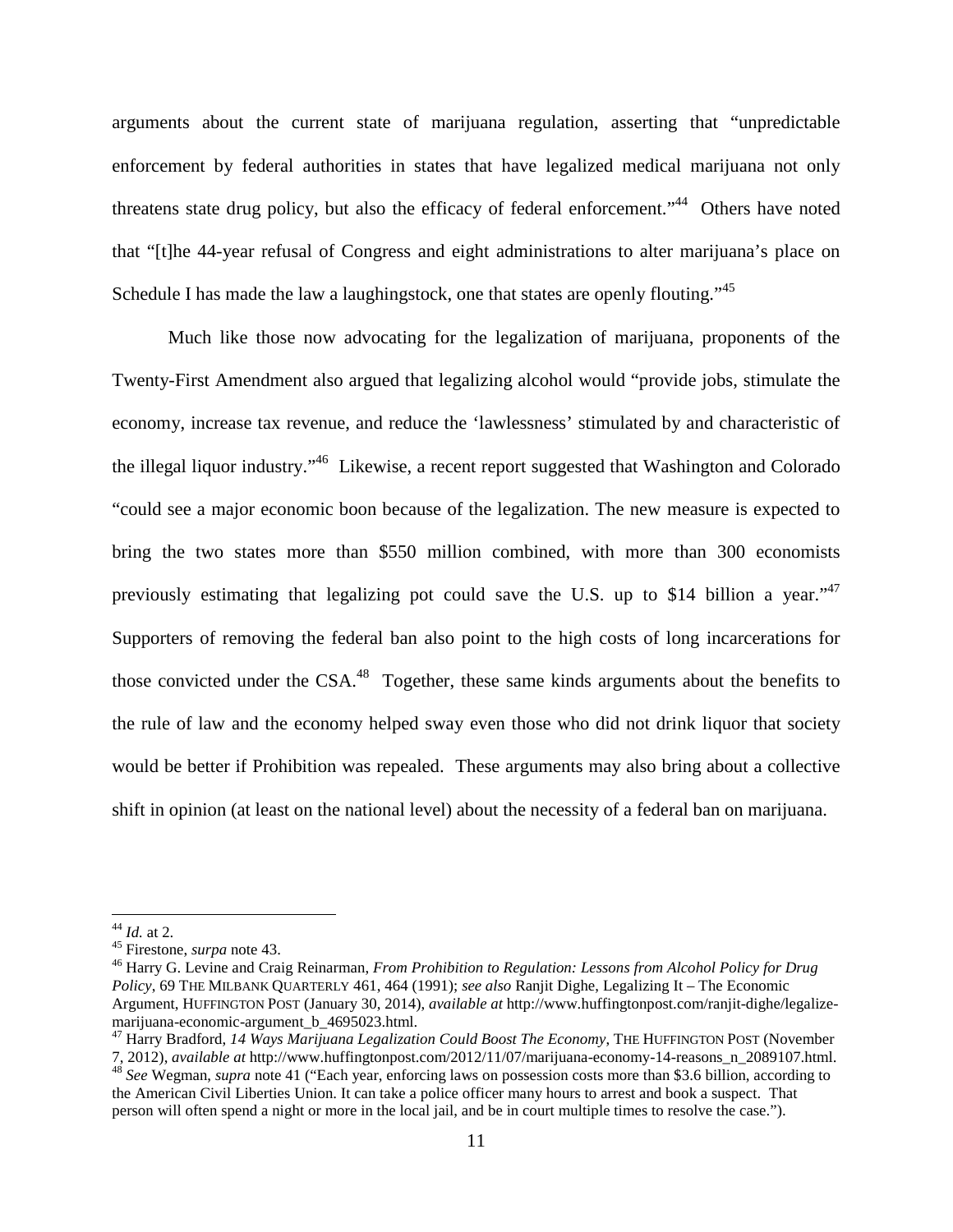### **II. State regulation if there is no longer a federal ban**

If marijuana were no longer subject to a federal ban, the states would still have the power to regulate the substance through a variety of criminal and civil sanctions, just as they currently do with alcohol.[49](#page-11-0) Indeed, the aftermath of Prohibition demonstrates that states may be able to regulate the controlled substance more effectively when there is no federal law governing the issue. As one commentator has explained, "the federal government cannot legalize marijuana on its own, but it also cannot stop a state from doing so."<sup>[50](#page-11-1)</sup> "As a result, if we approach proposals to reform federal drug laws from the prohibition/legalization framework, we will be asking the wrong questions."<sup>[51](#page-11-2)</sup> We would, therefore, "be much better served by thinking about these issues in terms of the role of federal government in light of state laws."<sup>5[2](#page-11-3)</sup>

States have great authority under their traditional police powers to regulate for health and safety purposes. This is why the states have continued to play a primary role in the regulation of alcohol even after the end of Prohibition. Indeed, the state regulatory regimes designed to deal with liquor provide helpful models of how the states might address issues related to marijuana if the federal ban is repealed.

The federal Prohibition on alcohol ended in  $1933$ <sup>[53](#page-11-4)</sup> Around that time states began forming state alcohol control agencies based on models created by "policy-oriented researchers and attorneys."<sup>[54](#page-11-5)</sup> Within two years of the national repeal, nearly every state had such an

<span id="page-11-0"></span><sup>&</sup>lt;sup>49</sup> "Outside the strictures of the Supremacy Clause, States retain broad autonomy in structuring their governments and pursuing legislative objectives. Indeed, the Constitution provides that all powers not specifically granted to the Federal Government are reserved to the States or citizens." *Shelby Cnty*, 133 S. Ct. at 2623 (citing U.S. CONST. amend. X). Because federal law is supreme to state law in any area where the federal government has the power to regulate, the exact contours of the state's ability regulate these products depends on the specific language of any federal statutes passed in this area.

<span id="page-11-1"></span><sup>50</sup> Kriet, *supra* note 18 at 581.

<span id="page-11-2"></span><sup>51</sup> *Id*.

<span id="page-11-3"></span><sup>52</sup> *Id*.

<span id="page-11-4"></span><sup>53</sup> Levine and Reinarman, *supra* note 46 at 466.

<span id="page-11-5"></span><sup>54</sup> *Id*. at 466.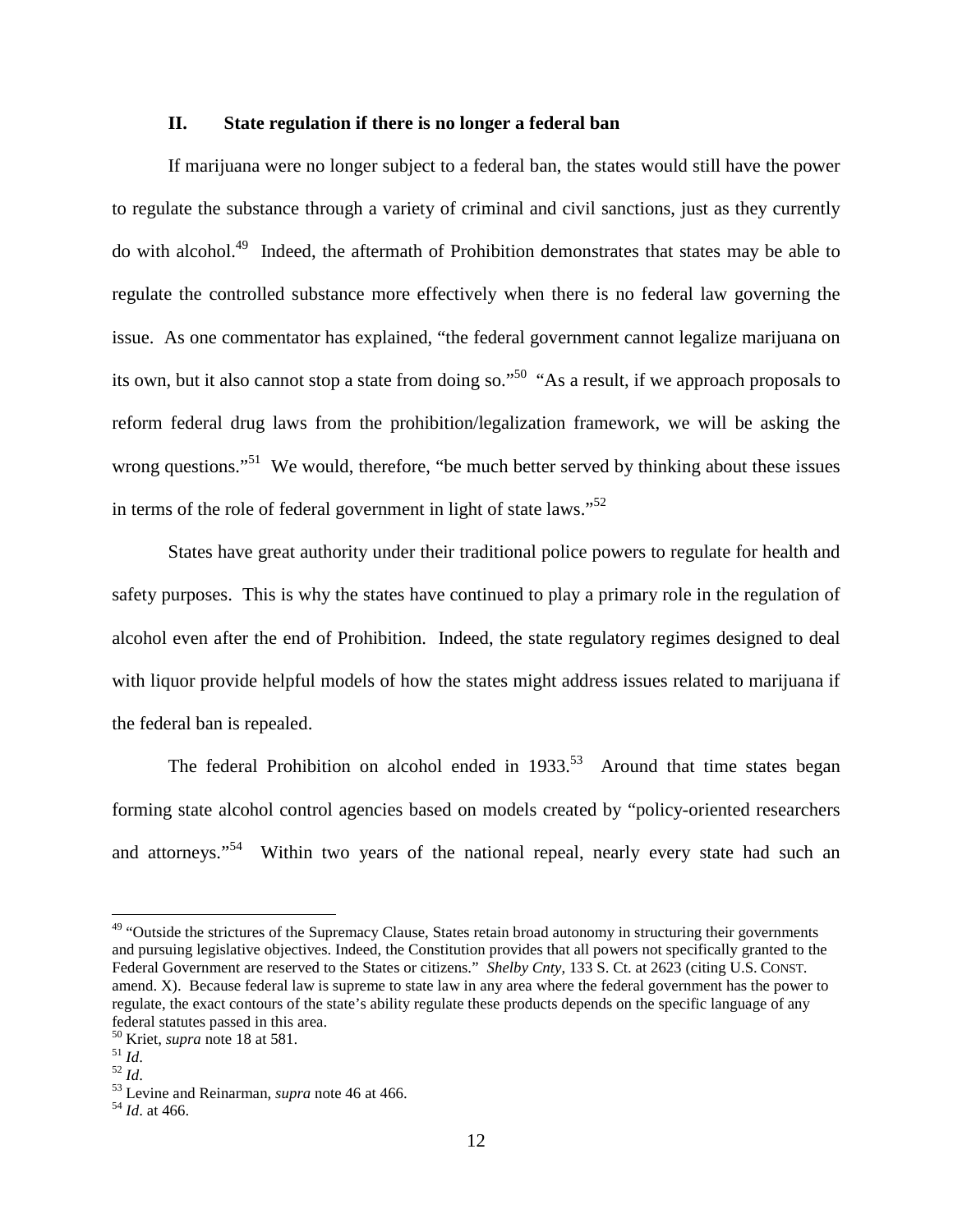agency.<sup>[55](#page-12-0)</sup> These state agencies proved to be incredibly effective at maintaining limits on the distribution and use of alcohol after the end of federal Prohibition. "[P]ostprohibition regulatory policies kept alcohol use sufficiently low that it was not until the end of the 1960s, 35 years after repeal, that per capita alcohol consumption rose to the levels of 1915."[56](#page-12-1) In fact, "until at least 1960, alcohol control worked almost as well as prohibition in limiting alcohol consumption, and more effectively than preprohibition policies."<sup>[57](#page-12-2)</sup> These historic results suggest that states can also effectively limit the distribution, sale, and use of marijuana even if the federal ban is removed.

After Prohibition, states were primarily responsible for "devising and implementing a regulatory system. States could, and often did, then allow for considerable local option and variation."<sup>[58](#page-12-3)</sup> One particularly thorny issue that these new state agencies had to wrestle with was how to create an alcohol control system that could effectively monitor the sprawling and diverse sources of alcohol that had emerged during Prohibition.<sup>[59](#page-12-4)</sup> In the decades before the national repeal, a number of "small independent distributors and producers" cropped up across the nation, as well as numerous speakeasies that "sold whatever they wanted, to whomever they cared to, at whatever price they chose."<sup>[60](#page-12-5)</sup> Because these businesses were all illegal during the Prohibition years, none had been subject to regulation or taxation.<sup>[61](#page-12-6)</sup> Suddenly, state policymakers were in a position to make decisions about the sale of alcohol ranging from age and drink limits, to what other activities could occur under the same roof.<sup>[62](#page-12-7)</sup> States experimented with a wide variety of regulations. Some forms of regulation were more effective than others, and some forms of

<span id="page-12-0"></span><sup>55</sup> *Id*.

<span id="page-12-3"></span><span id="page-12-2"></span><sup>57</sup> *Id*. at 470.

<span id="page-12-5"></span><sup>59</sup> *Id*. at 473–74.

<span id="page-12-7"></span><sup>62</sup> *Id*.

<span id="page-12-1"></span><sup>56</sup> *Id*. at 469–70.

<span id="page-12-4"></span><sup>58</sup> *Id*. at 475.

<span id="page-12-6"></span><sup>60</sup> *Id*. at 474.  $\stackrel{61}{d}$ .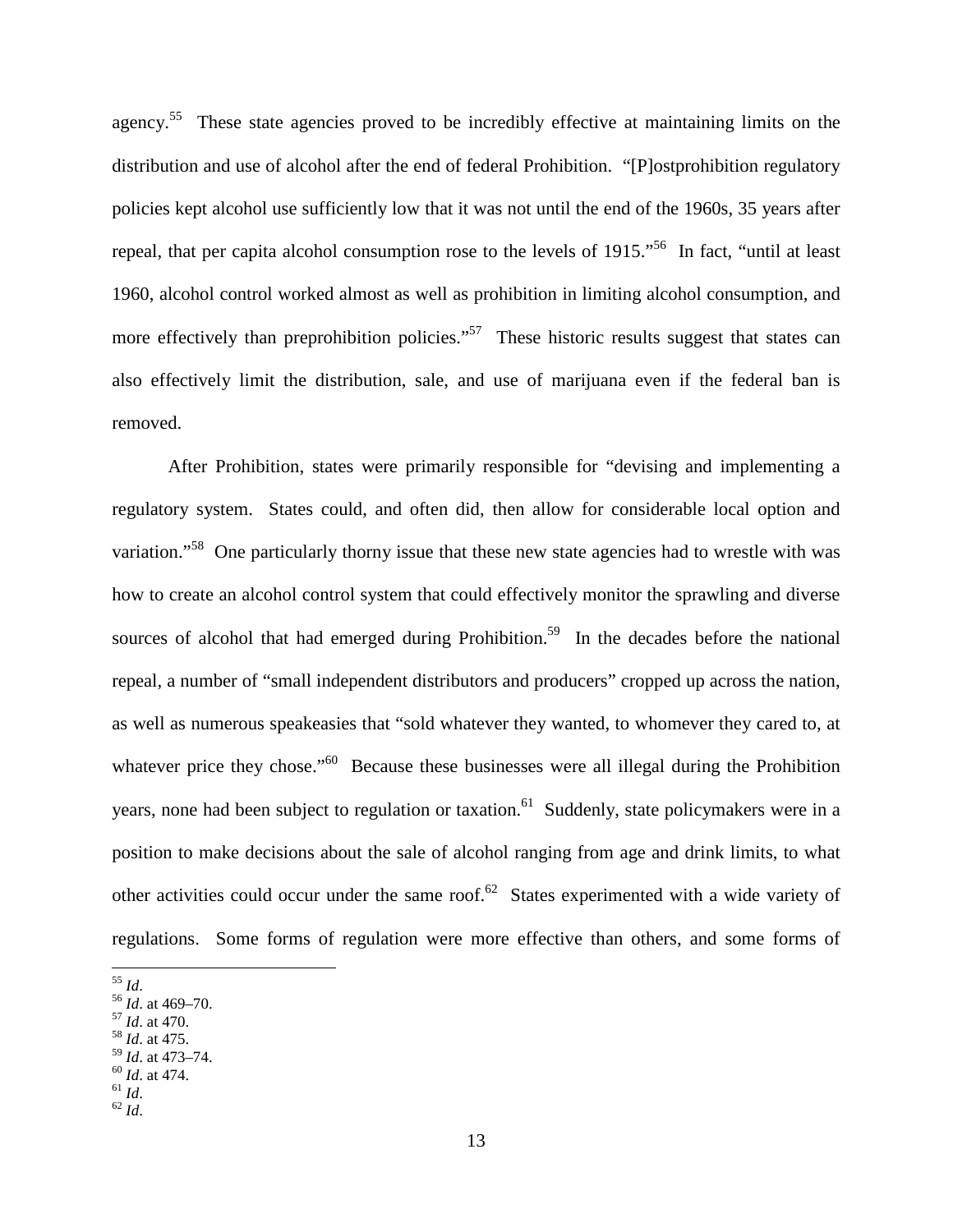regulation were struck down by courts as violations of the United States Constitution. The court decisions regarding the ways that states may, and may not, regulate alcohol are instructive for policymakers considering what options they have with regard to marijuana regulation in the absence of a federal statute criminalizing the substance.

### **A. Direct regulation**

States have been able to effectively reach many of the goals underlying the Prohibition movement through direct regulation of alcohol. Many of these same methods of regulation could be used to prevent health and safety concerns related to a substance like marijuana. The Supreme Court has recognized the states' traditional police powers provide them with ample authority to directly regulate substances. True, alcohol enjoys a somewhat unique place in our Constitutional jurisprudence because it is the only substance to be the topic of its own amendment. Both courts and commentators have, however, noted that the states have the power to regulate products like alcohol "[e]ntirely apart from the Twenty-[F]irst Amendment."<sup>63</sup>

One of the major concerned underlying the Prohibition movement was that drinking in certain settings—such as in a saloon—encouraged crime and sexually deviant behavior.<sup>[64](#page-13-0)</sup> After the Twenty-First Amendment was passed, states sought ways to address these same concerns under their police powers.<sup>[65](#page-13-1)</sup> State legislatures passed a number of laws designed to specifically target the saloon drinking culture, rather than drinking in general. These laws distinguished between drinking in places closed off to the family (private male saloons) and more family-friendly drinking establishments like beer gardens.<sup>[66](#page-13-2)</sup> States also passed laws distinguishing between the *type* of alcohol these establishments could serve. For example, "[a]though Texas

<sup>63</sup> Marcia Yablon, *The Prohibition Hangover: Why We Are Still Feeling the Effects of Prohibition*, 13 VA. J. SOC. POL'Y & L. 552, 575 (2006).

<span id="page-13-1"></span><span id="page-13-0"></span><sup>64</sup> *Id*. at 564.

<span id="page-13-2"></span><sup>65</sup> *Id*. at 565.

<sup>66</sup> *Id*.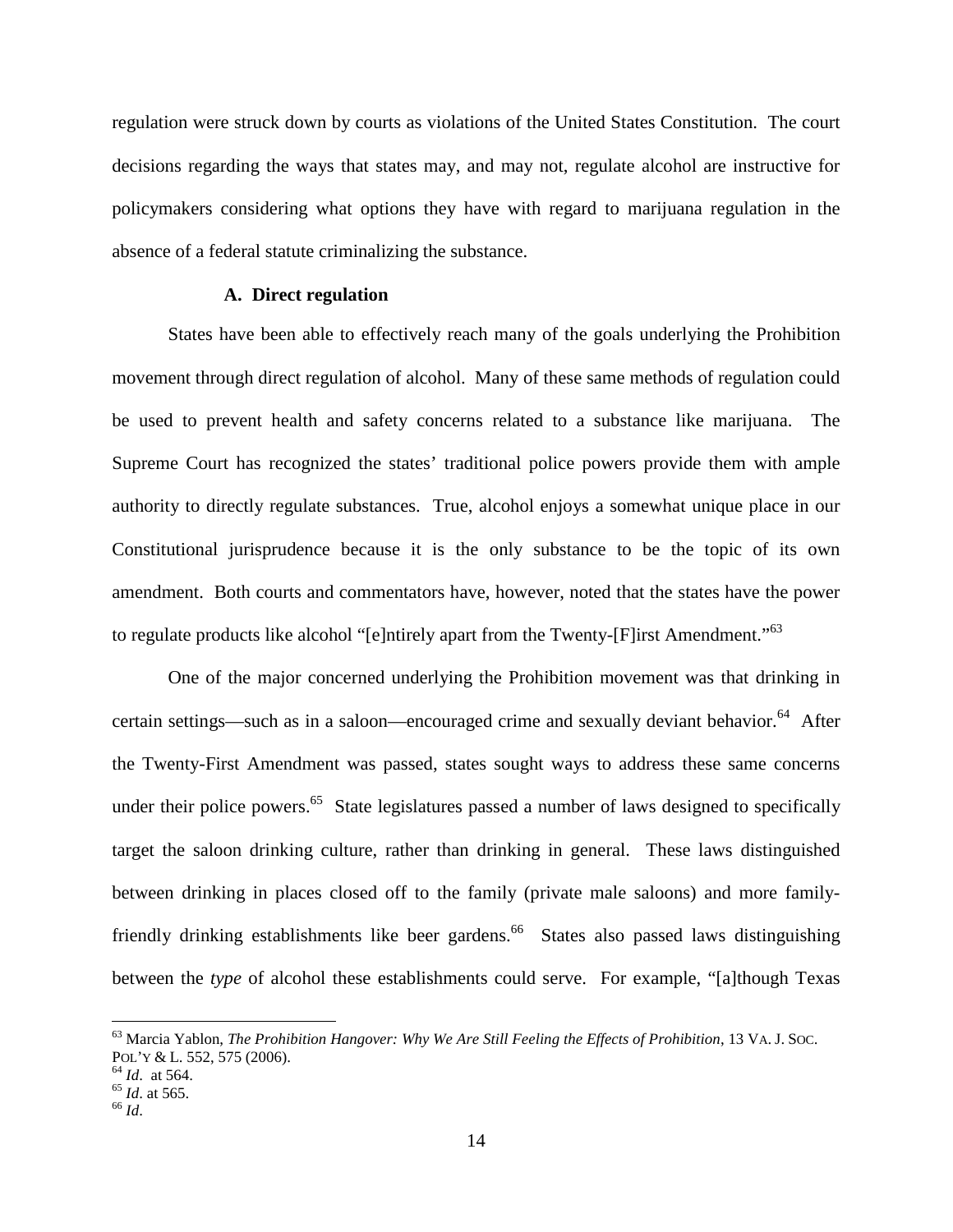bars that sold liquor by the drink were banned for decades after repeal, beer parlors were allowed to return almost immediately."<sup>[67](#page-14-0)</sup>

These historic liquor regulations, and the court cases discussing them, provide helpful guidance for the ways that states can distinguish between different types of marijuana products, and the places that sell them. Prohibitionists were concerned with drinking establishments that kept out the rest of the family, and thus limited their time together. In contrast, policymakers will likely be more concerned with keeping children away from marijuana. Some marijuana-laced foods, especially baked goods and candies, can be particularly appealing to children.<sup>[68](#page-14-1)</sup> There have already been reports of children being hospitalized from consuming marijuana food items in states like Colorado where these products are currently available.<sup>[69](#page-14-2)</sup> As a result, states may want to take additional measures to limit children's access to the places selling these products.

The case law regarding alcohol regulation demonstrates that states have a number of tools to help prevent children from accessing substances like marijuana. States may also regulate the age of those allowed to purchase the products.<sup>[70](#page-14-3)</sup> In addition, state and local governments can use zoning regulations to limit the geographic areas where these products are sold.<sup>[71](#page-14-4)</sup> This might include, for example, keeping dispensaries a certain distance away from schools.<sup>[72](#page-14-5)</sup> These regulations allow policymakers to take health and social science data into account when determining how to allow certain members of the population to use these substances without

<span id="page-14-0"></span><sup>67</sup> *Id*. (citing Mark Davidson, *"Let's Go Across the Street for a Cold One!": The Harris County Courthouse Square Over the Years*, HOUSTON LAWYER, Mar.-Apr. 1996, at 48).

<span id="page-14-2"></span><span id="page-14-1"></span><sup>68</sup> Jack Healy, *New Scrutiny on Sweets With Ascent of Marijuana in Colorado*, N.Y. TIMES, Oct. 30, 2014, A13. <sup>69</sup> *Id*.

<span id="page-14-3"></span><sup>70</sup> *See, e.g*., *South Dakota v. Dole*, 483 U.S. 203 (1987). States have universally enacted legislation limiting or prohibiting alcohol consumption by minors. *See*

http://www.nhtsa.gov/people/injury/research/FewerYoungDrivers/appendix.htm

<span id="page-14-5"></span><span id="page-14-4"></span><sup>71</sup> *See, e.g*., *Young v. American Mini Theatres, Inc*., 427 U.S. 50, 62–63 (1976).

<sup>72</sup> *See, e.g*. *Korean American Legal Advocacy Foundation v. City of Los Angeles*, 23 Cal. App. 4th 376, 382–383, 390 (1994).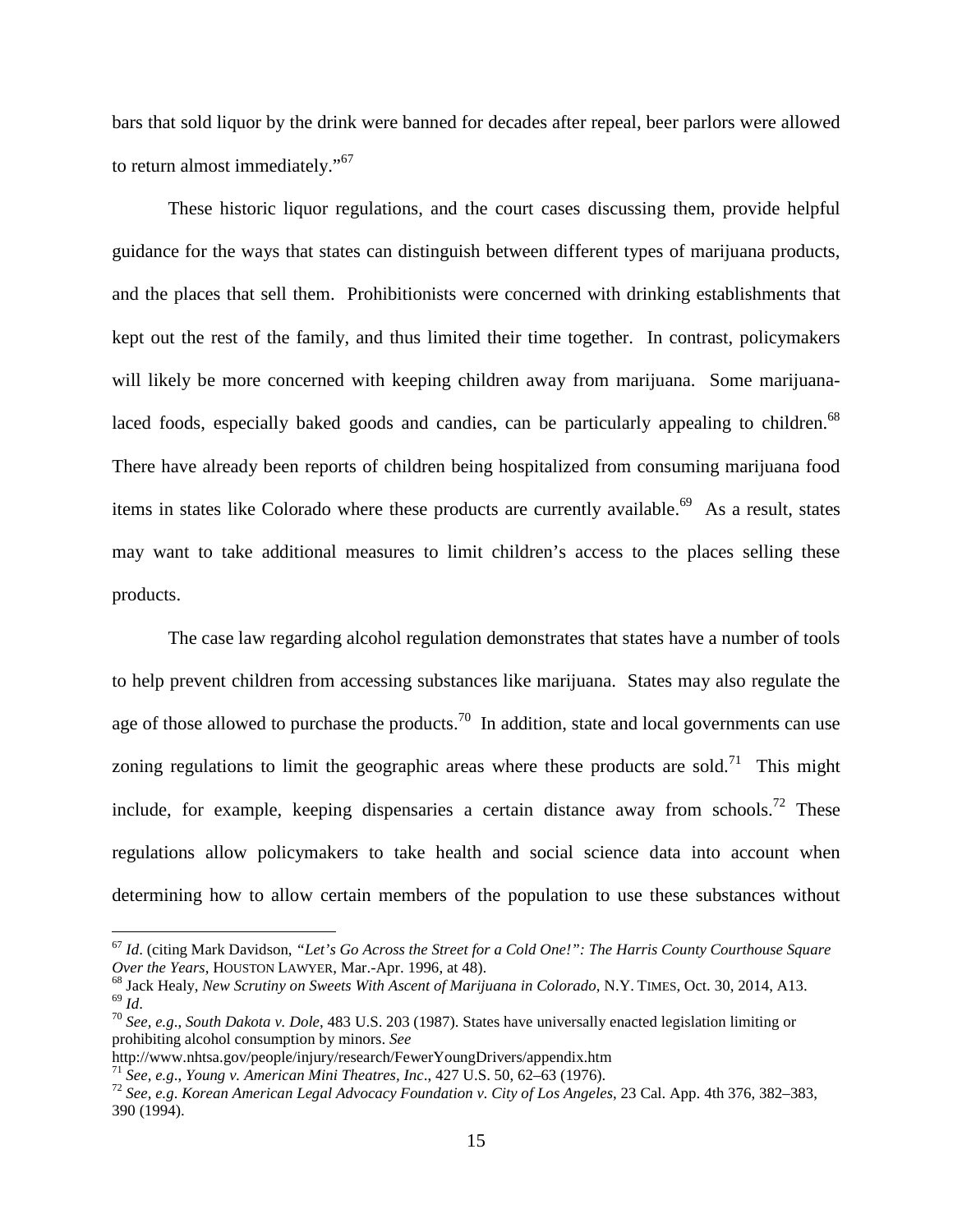posing a threat to other members of the community. It also lets the community make value judgments about what activities are beneficial or harmful to its members. States may also regulate the times when the products are available. For example, there are state regulations limiting the hours of the day, or days of the week, when citizens may purchase alcohol.<sup>[73](#page-15-0)</sup> States may also regulate the amount of a substance that their citizens consume. This includes setting legal limits for both driving and public intoxication.<sup>7[4](#page-15-1)</sup>

In addition to regulating the actual substance, states may also use their police powers to regulate the "secondary effects" that selling that substance could have on its citizens. "Secondary effects" refer to a substance's association with other undesirable activities. In the alcohol context, many people wanted to regulate "saloon culture," which they believed had a corrupting influence on the patrons, lead to increases in crime, and weakened the family structure.<sup>[75](#page-15-2)</sup> Courts have upheld a variety of regulations aimed at limiting these secondary effects. Several instructive cases involve the intersection of alcohol and nude dancing. For example, in *Sammy's of Mobile v. City of Mobile, Ltd*., the Eleventh Circuit upheld a regulation of alcohol sales in nude dancing establishment.<sup>[76](#page-15-3)</sup> The court agreed that the "regulation of public health, safety, and morals is a valid and substantial state interest; the Mobile ordinance's statement of purpose and findings as to the problems created by the combination of alcohol and nude entertainment are sufficient to support the requirement that the regulation further this

<span id="page-15-0"></span><sup>73</sup> *See, e.g.*, Alcohol Blue Laws (Laws Prohibiting Sunday Sales of Alcoholic Beverages) *available at* http://www2.potsdam.edu/alcohol/Controversies/Alcohol-Blue-Laws.html#.VGgGlflzRVI.  $^{74}$  *See, e.g.*, Cal. Pen. Code § 639; R.S.Mo 67.305; Tex. Penal Code Ann. § 49.02.

<span id="page-15-2"></span><span id="page-15-1"></span><sup>75</sup> "Saloons were places that men went by themselves, separate from their wives and children. In the Nineteenth Century, women were exceedingly unwelcome in saloons. At this time, a woman's place was in the home, but many men felt most at home in the neighborhood saloon. The saloon thereby served to effectively divorce husbands from wives' and 'pose[d] a serious threat to . . . family values."

Yablon, *supra* note 63 at 559 (quoting Kevin Wendell Swain, Note, *Liquor By the Book In Kansas: The Ghost of Temperance Past*, 35 WASHBURN L.J. 322, 324 (1996)).

<span id="page-15-3"></span><sup>76</sup> 140 F.3d 993 (11th Cir. 1998).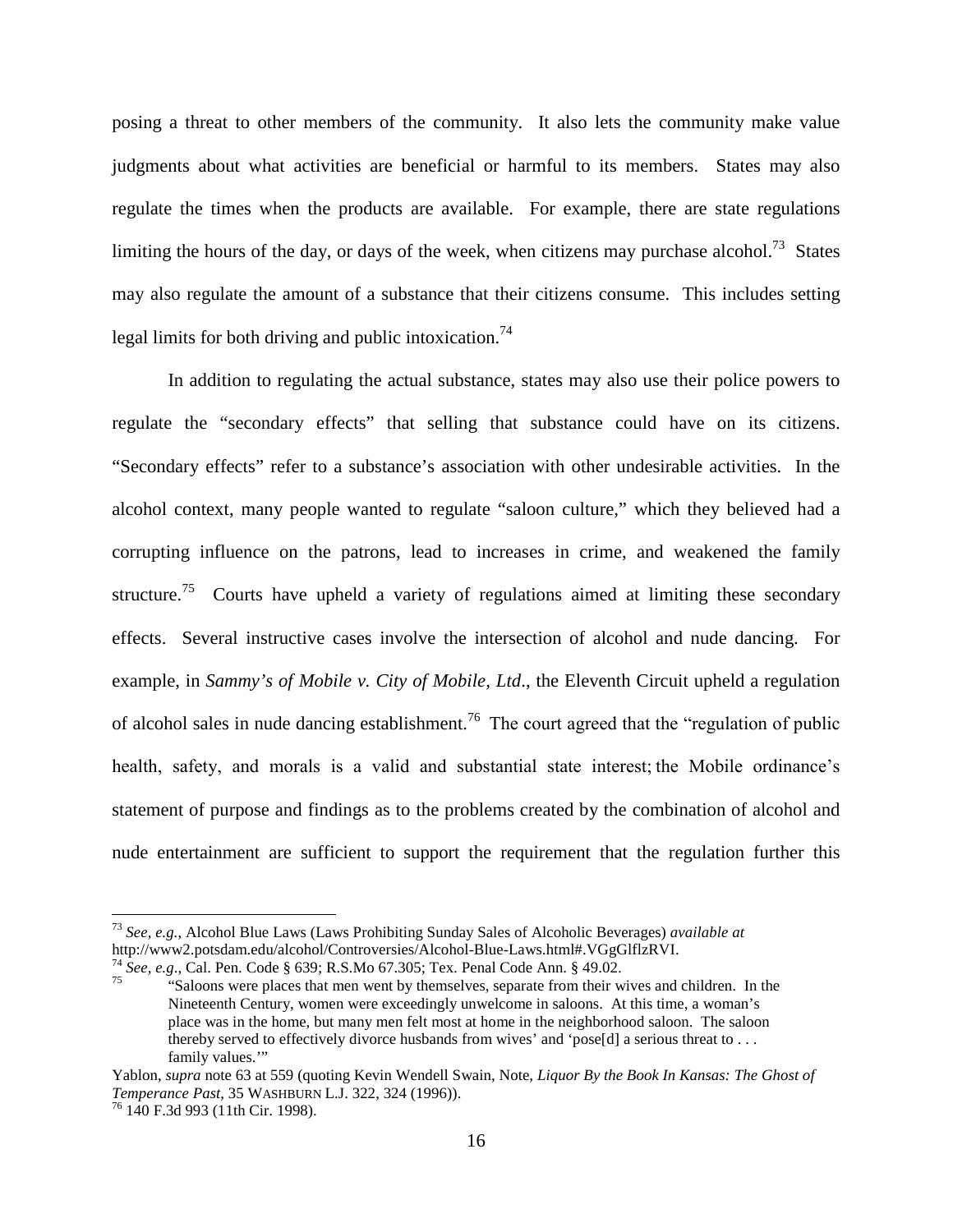interest; this interest is unrelated to the suppression of free expression; and the ordinance is narrowly tailored to the perceived problem."<sup>[7](#page-16-0)7</sup>

The Supreme Court weighed in on the same issue in *California v. La Rue*. [78](#page-16-1) California passed rules that prevented certain kinds of sexual conduct from occurring at establishments with liquor licenses.<sup>[79](#page-16-2)</sup> In upholding the state rule, the Court cited the secondary effects surrounding these establishments: "Prostitution occurred in and around such licensed premises, and involved some of the female dancers. Indecent exposure to young girls, attempted rape, rape itself, and assaults on police officers took place on or immediately adjacent to such premises."<sup>[80](#page-16-3)</sup> The Court also strongly suggested states are given additional leeway in what behavior they can regulate in places selling substances like alcohol. As the Court noted, "[t]he state regulations here challenged come to us, not in the context of censoring a dramatic performance in a theater, but rather in a context of licensing bars and nightclubs to sell liquor by the drink."<sup>81</sup>

While states may regulate the sales and consumption of substances within their state, the Constitution prevents states from placing certain restriction on those substances passing through the state. Because the Commerce Clause gives Congress the power "to regulate Commerce . . . among the several States,"<sup>[82](#page-16-4)</sup> courts have held that this same clause also prevents states from improperly burdening or discriminating against interstate commerce under the so-called "Dormant Commerce Clause."<sup>[83](#page-16-5)</sup> In this area of regulation, the analogy between alcohol and other substances is imperfect because the Twenty-First Amendment imposes some additional

<span id="page-16-0"></span><sup>77</sup> *Id.*; *see also* Yablon, *supra* note 63 at 567.

<span id="page-16-1"></span><sup>78</sup> 409 U.S. 109 (1972). There are a number of open questions about the relationship between the Twenty First Amendment and the Commerce Clause, as well as the scope of state regulation in this area, which are beyond the scope of this paper.

<span id="page-16-3"></span><span id="page-16-2"></span><sup>79</sup> *Id*. at 111–12.

<sup>80</sup> *Id.* at 111.

<sup>81</sup> *Id*. at 114.

<span id="page-16-4"></span><sup>82</sup> U.S. Const. art. I, sec. 8, cl. 3.

<span id="page-16-5"></span><sup>83</sup> *See*, *e.g*., *City of Philadelphia v. New Jersey*, 437 U.S. 617 (1978).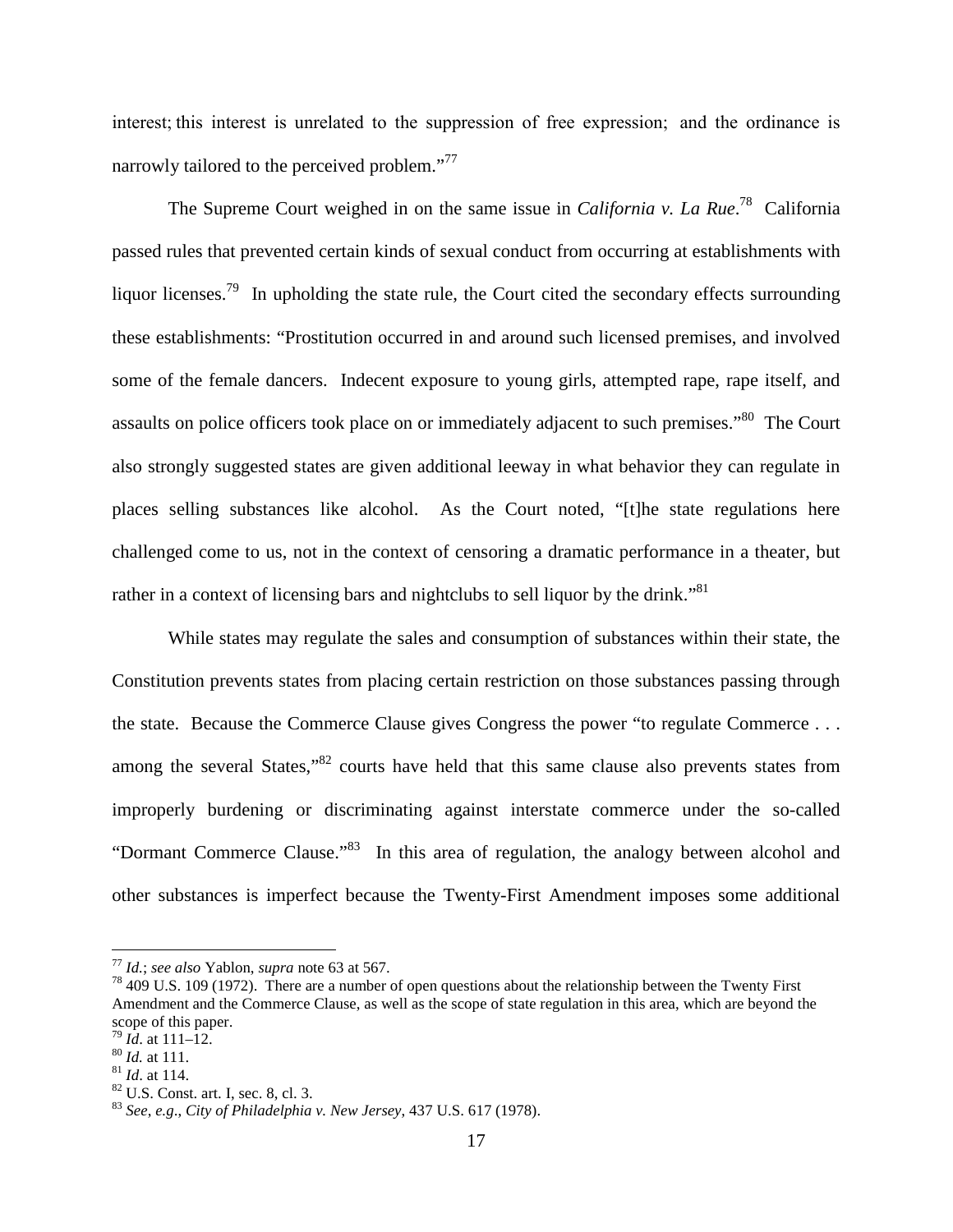considerations on the relationship between state and federal power that are unique to alcohol. "Section 1 of the Twenty-[F]irst Amendment repealed that prohibition, and § 2 delegated to the several States the power to prohibit commerce in, or the use of, alcoholic beverages. The States' regulatory power over this segment of commerce is therefore largely 'unfettered by the Commerce Clause.[']"[84](#page-17-0) In contrast, the Supreme Court held in *Gonzales v. Raich*, that the Commerce Clause applies to even local marijuana sales.<sup>[85](#page-17-1)</sup> Because of these differences, states interest in regulating substances like marijuana should look to the court decisions governing general interstate commerce, rather than the specific interstate commerce of alcohol.

### **B. Regulation of advertisements**

While it may seem counterintuitive, states actually enjoy greater freedom to directly regulate substances like alcohol and marijuana than to regulate the advertisements for these products. Advertisements are considered a type of "commercial speech" and therefore receive certain protections under the First Amendment.<sup>[86](#page-17-2)</sup> The courts view rules that constrain the public's access to truthful information with disfavor. As a result, a state must demonstrate that the advertising regulations will be effective in limiting consummation of a substance.

In *44 Liquormart*, the Supreme Court reviewed two separate prohibitions against advertising the retail price of alcoholic beverages enacted by the Rhode Island legislature.<sup>[87](#page-17-3)</sup> The Court acknowledged that the state had an interest in passing the advertisement bans. Specifically, the Court explained that the state had a legitimate interest in promoting temperance.[88](#page-17-4) The fact that the Court accepted temperance as a legitimate state interest suggests

<span id="page-17-0"></span><sup>84</sup> *44 Liquormart, Inc. v. Rhode Island*, 517 U.S. 484, 514–15 (1996) (quoting *Ziffrin, Inc. v. Reeves*, 308 U.S. 132, 138 (1939)).

<span id="page-17-1"></span><sup>85</sup> 545 U.S. 1, 57 (2005).

<span id="page-17-3"></span><span id="page-17-2"></span><sup>86</sup> *44 Liquormart*, 517 U.S. at 495.

<sup>87</sup> *Id.*at 489.

<span id="page-17-4"></span><sup>88</sup> *Id*. at 505.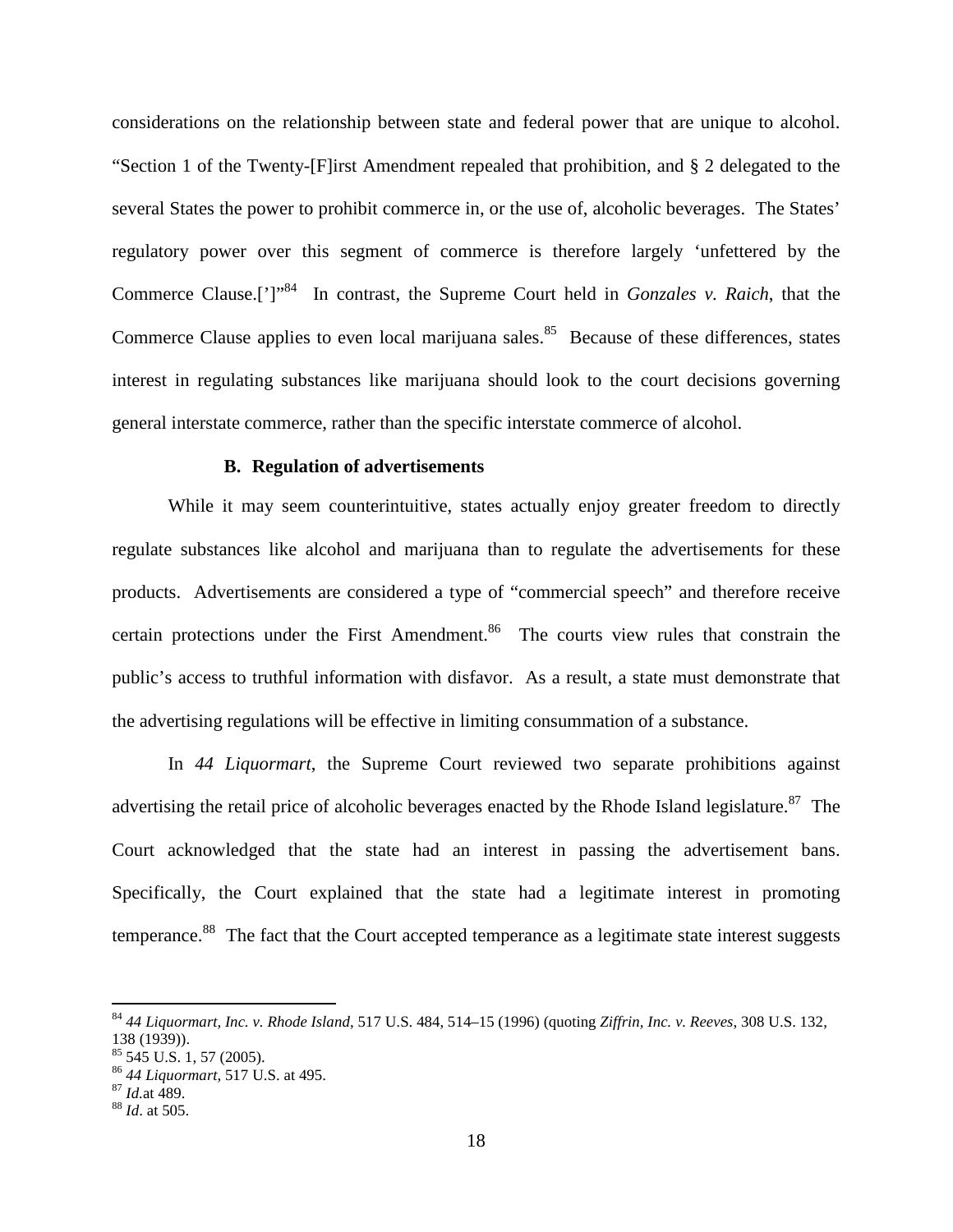that states could likewise regulate advertisements of marijuana products or other substances that affect a person's sobriety in order to limit use of the substance.

As the Supreme Court explained, it is not enough for the state to have a legitimate interest in promoting temperance; in order to regulate commercial speech, the regulation must do more than "provide<sup>[]</sup> only ineffective or remote support for the government's purpose."<sup>[89](#page-18-0)</sup> "For that reason, the State bears the burden of showing not merely that its regulation will advance its interest, but also that it will do so to a material degree."<sup>[90](#page-18-1)</sup> In other words, the state needs to provide proof that its regulations will actually have a meaningful impact on the issue that it is trying to solve. Courts are particularly suspicious of blanket bans or other broad restrictions on advertisements: "The need for the State to make such a showing is particularly great given the drastic nature of its chosen means—the wholesale suppression of truthful, nonmisleading information."<sup>[91](#page-18-2)</sup> In such cases, the state must show "that the price advertising ban will *significantly* reduce alcohol consumption."<sup>[92](#page-18-3)</sup>

In *44 Liquormart*, the Supreme Court found that Rhode Island had not made this showing, and therefore overturned the advertisement regulations. The Court's reasons for doing so are instructive to states interested in passing similar limitations on marijuana advertisements. The Court explained that Rhode Island had "not identified what price level would lead to a significant reduction in alcohol consumption, nor [had] it identified the amount that it believe[d] prices would decrease without the ban."<sup>[93](#page-18-4)</sup> The Court concluded that "without any findings of fact, or indeed any evidentiary support whatsoever, we cannot agree with the assertion that the

<span id="page-18-1"></span><span id="page-18-0"></span><sup>89</sup> *Id*. at 486 (internal quotation marks and citations omitted).

<sup>&</sup>lt;sup>90</sup> *Id*. (internal quotation marks and citations omitted).

<span id="page-18-2"></span><sup>91</sup> *Id*. at 505.

<span id="page-18-3"></span><sup>92</sup> *Id*. (emphasis in original).

<span id="page-18-4"></span><sup>93</sup> *Id*. at 506–07.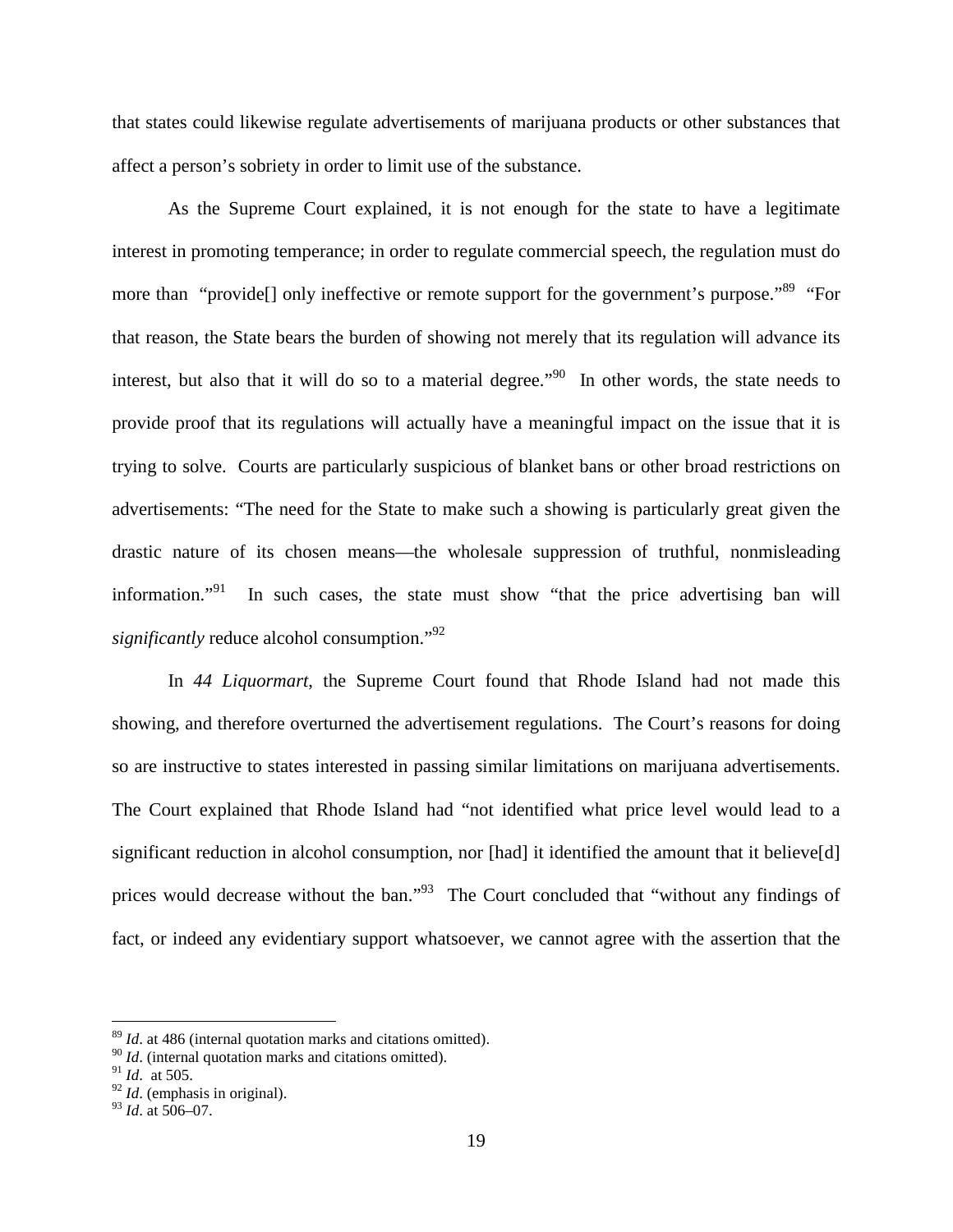price advertising ban will significantly advance the State's interest in promoting temperance."<sup>[94](#page-19-0)</sup> "Thus, the State's own showing reveals that any connection between the ban and a significant change in alcohol consumption would be purely fortuitous. As is evident, any conclusion that elimination of the ban would significantly increase alcohol consumption would require us to engage in the sort of 'speculation or conjecture' that is an unacceptable means of demonstrating that a restriction on commercial speech directly advances the State's asserted interest."<sup>[95](#page-19-1)</sup> The Court's discussion suggests that if a state wishes to pass limits on marijuana advertisements that will not run afoul of the First Amendment, the state should first conduct research regarding potential harmful effects of the product, and design a regulation directly targeted at those harmful effects.

The *44 Liquormart* decision also indicates that state legislatures cannot expect special treatment for advertisement bans aimed at "vice" products like alcohol or marijuana. The Supreme Court dismissed this argument, stating that "[a]lmost any product that poses some threat to public health or public morals might reasonably be characterized by a state legislature as relating to 'vice activity.' Such characterization, however, is anomalous when applied to products such as alcoholic beverages, lottery tickets, or playing cards, that may be lawfully purchased on the open market."<sup>[96](#page-19-2)</sup> The Court expressed concern that "[t]he recognition of such an exception would also have the unfortunate consequence of either allowing state legislatures to justify censorship by the simple expedient of placing the 'vice' label on selected lawful activities, or requiring the federal courts to establish a federal common law of vice."<sup>9[7](#page-19-3)</sup>

<span id="page-19-0"></span><sup>94</sup> *Id*. at 505.

<span id="page-19-1"></span><sup>95</sup> *Id*. at 507.

<span id="page-19-2"></span><sup>96</sup> *Id*. at 514.

<span id="page-19-3"></span><sup>97</sup> *Id*.